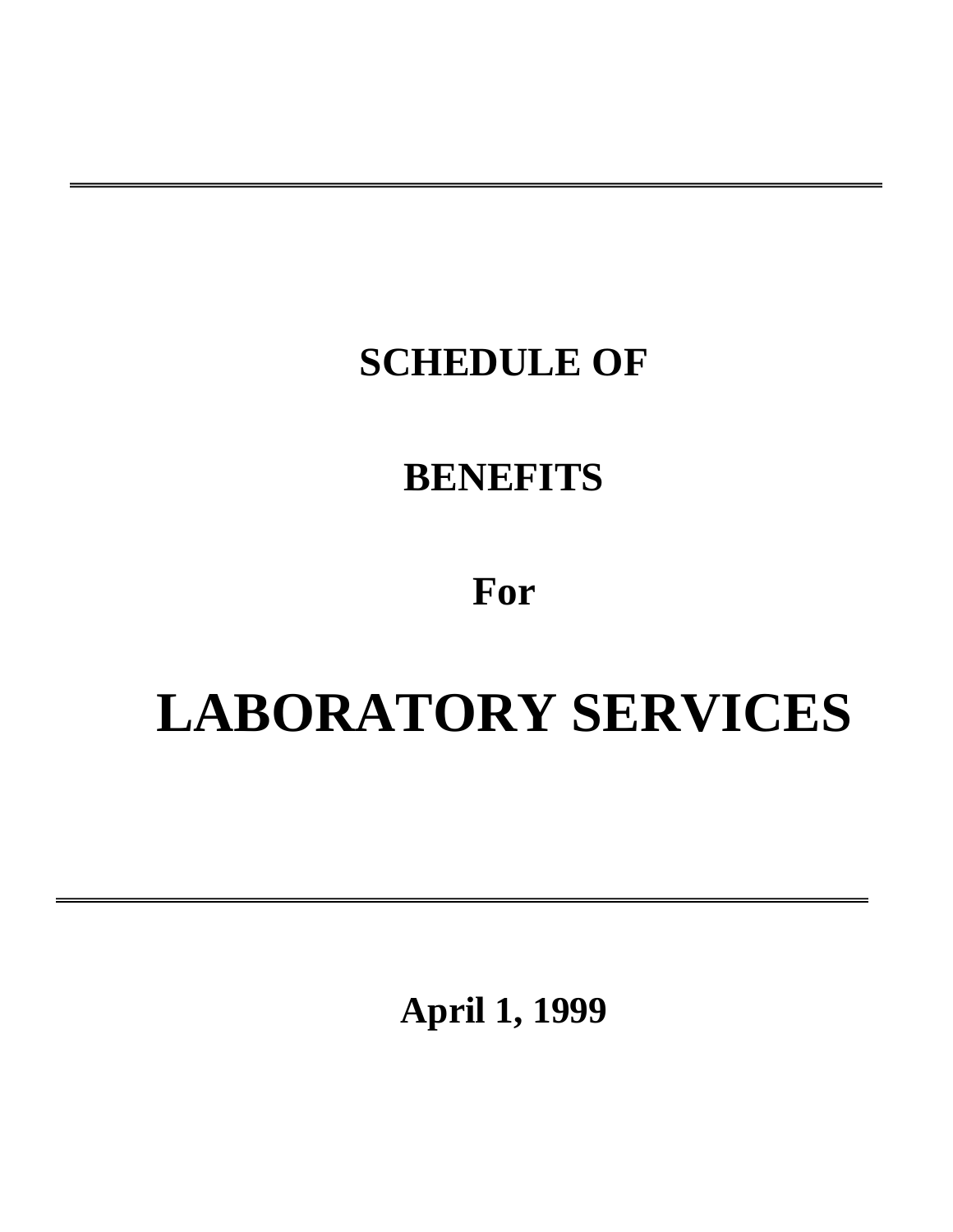#### **PREAMBLE:**

#### **SPECIFIC ELEMENTS**

In addition to the common elements, (see General Preamble to the Schedule of Benefits, Physician Services under the Health Insurance Act), all services listed under Laboratory Medicine from L001 to L699 (including L900 codes), L701 to L799 and under the *"Laboratory Medicine in Private Office"* listings in the Diagnostic and Therapeutic Procedures Section of the Schedule, when performed by a physician for his/her own patients, include the following specific elements:

- **A.** Carrying out the laboratory procedure, including collecting specimens where not separately billable, and processing of specimens.
- **B.** Interpreting and/or providing the results of the procedure, where not interpreted by a physician under an L800 code, even where the interpreting physician is another physician.
- **C.** Discussion with and providing advice and information to the patient or patient's representative(s), whether by telephone or otherwise, on matters related to the service.
- **D.** Providing premises, equipment, supplies and personnel for the specific elements and for any aspect(s) of the specific elements, of any service(s) covered by a corresponding L800

code

that is (are) performed at the place in which the laboratory procedure is performed.

#### **OTHER TERMS AND DEFINITIONS**

- **1.** The patient documentation and specimen handling benefit (see code L700 below) is applicable to all insured procedures, except for those listed under anatomical pathology, histology and cytology, the fees for which cover any administrative cost. This benefit is not applicable to referred-in samples, since the collecting laboratory will already have claimed the patient documentation and specimen collection benefit.
- **2.** The biochemistry section has been condensed so that one listing refers to a procedure for any of amniotic fluid (A), blood (B), CSF (C), faeces (F), gastrointestinal fluid (G), urine (U). Exceptions are indicated by B, U, etc., following the test name. Other specimens will be considered on an `IC' (independent consideration) basis.
- **3.** A number of tests are listed in different sections of Laboratory Medicine, i.e., where more than one method of performing the test is available.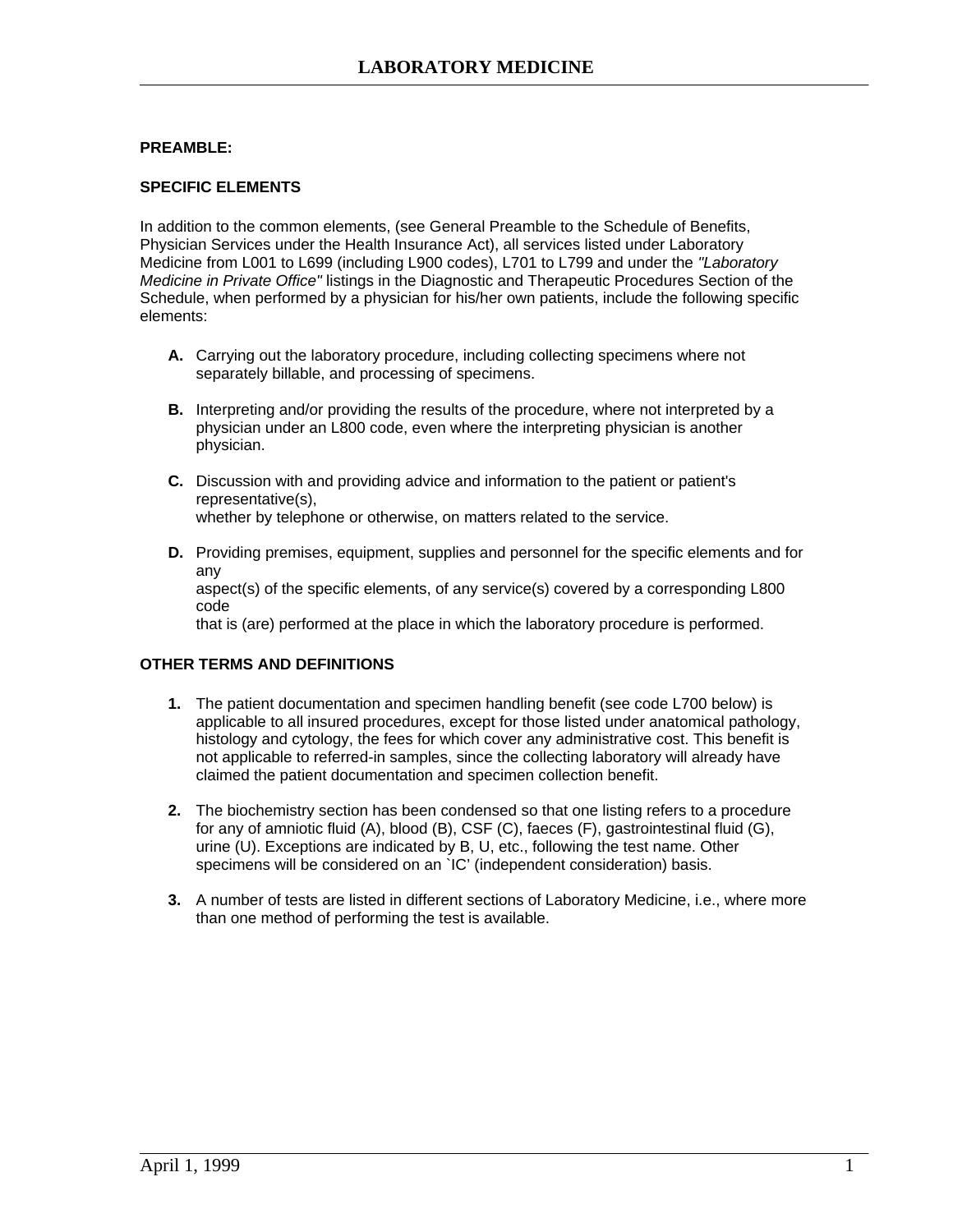- **4.** Blood glucose by the dipstick method may be claimed only when assessed by an appropriate instrument such as a reflectance meter. It should not be claimed when used only as a check on the fasting blood sample of a glucose tolerance test. The blood glucose of the fasting sample in a glucose tolerance test is allowable only once even if assessed by two methods.
- **Note:** A standard glucose tolerance test for the diagnosis of diabetes mellitus is performed over 2 hours and includes 5 blood glucose (L104) and one urine glucose determination (L253). If the patient is pregnant, only 4 blood glucose specimens (L103) should be taken at hourly intervals (see CMAJ 126, 473 (1982)). When 5 hour glucose tolerance test is specifically ordered the blood glucose measurements are to be claimed individually (L111). Only one L253 may be claimed with a glucose tolerance test.
	- 5. Code L417 or L418 may not be claimed by a physician in addition to claim(s) for any treatment or assessment. However, Code G481 in the Diagnostic and Therapeutic Procedures Section may be claimed by a physician if a hemoglobin screen (any method or instrument is carried out in the course of an office or home visit. Urinalysis may be claimed with or without an associated visit to a physician's office (except for screening and urinalyses which are not medically necessary).
	- 6. When a screening culture method (e.g., Agar spoon) is used on a urine sample, L641 refers to a culture technique and does not apply to those kits using the nitrite test only. Where a significant growth is obtained and followed up by definitive identification methods, L633 or L634 only should be claimed. The benefits for L633 or L634 include any necessary microscopic examination of the urine. However, urine examination by microscopy may be claimed in addition to L633 or L634 if the authorized practitioner has specifically ordered the former and receives a report from the laboratory.
	- 7. Only those tests which are requested are to be claimed for with the following exceptions. It is intended that if the requested test yields abnormal findings or information which would be incomplete, insufficient or meaningless to the authorized practitioner, the medical director of a laboratory may add further appropriate tests and claim for them with the knowledge he/she may have to substantiate their justification.
	- 8. A test must be completed in accordance with the pertinent schedule listing in order to claim for it. The verbatim listing is intended as the definitive benefit for that test alone, unless otherwise specified, e.g., isoenzymes do not include total enzyme estimation; creatine does not include creatinine (as specified). Notwithstanding the foregoing and recognizing that it is impossible to list all variations in techniques of all listed tests, when there is a modification of the usual technique, the listing most closely approximating it should be used.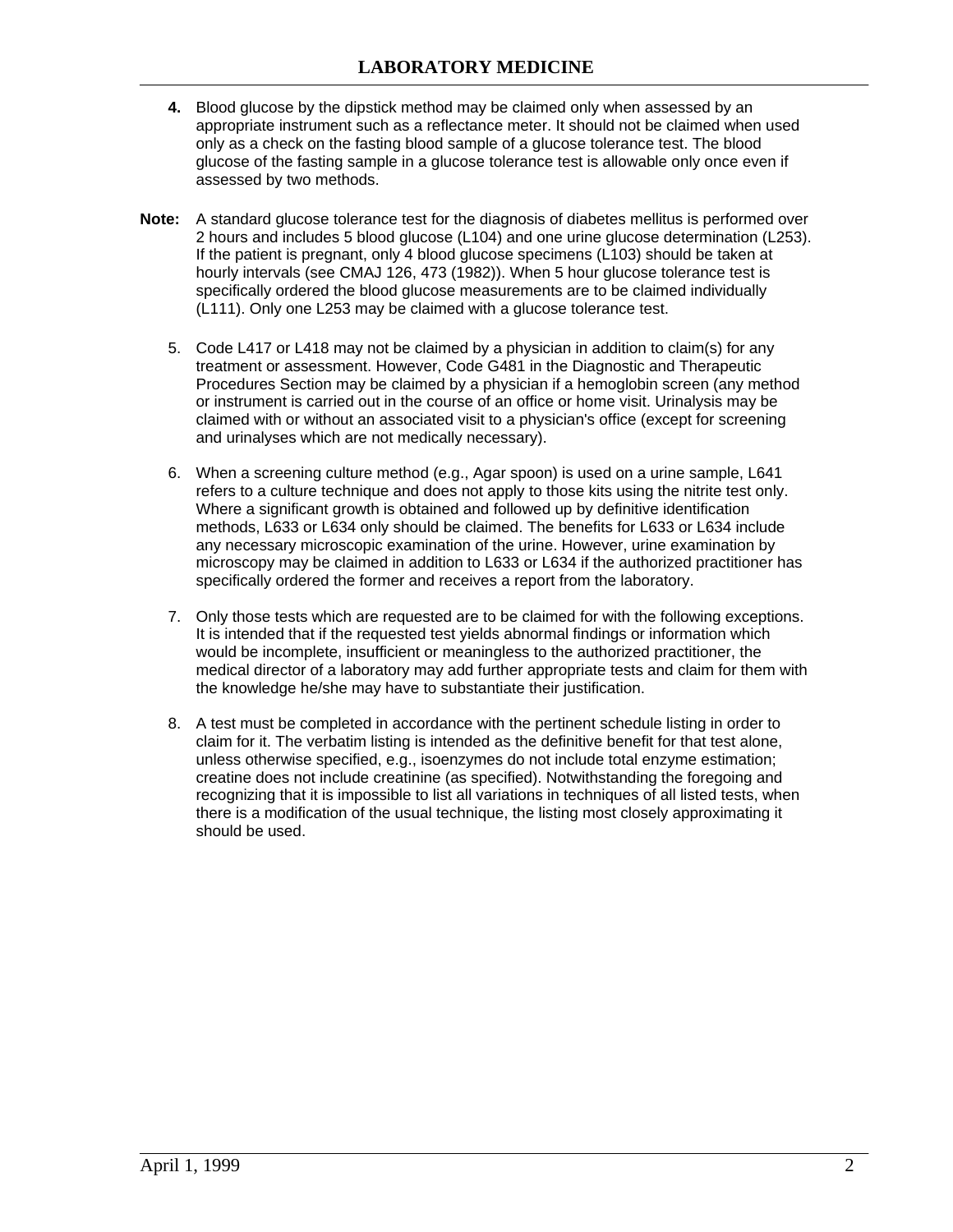- 9. This schedule, with the exception of L036, lists actual procedures performed. No claim shall be made for calculated values made and reported, or for control tests or repeat tests on same patient sample.
- 10. Creatinine is a justifiable addition in the case of tests on 24-hour urine samples, where it is necessary to assess the sample as a complete 24-hour collection. However, if several tests (e.g., steroids) are done on a single such sample, only one creatinine would be claimed for that sample. In those estimations where the test result is expressed in terms of creatinine excretion the performance of a creatinine is mandatory and should be claimed.
- 11. It is recognized that in requests for a serologic titre, if a screening test is used and would suffice, the lesser benefit for the screening test should be claimed. If positive and followed by serial titration, both the screening and titre fees should be claimed. If the titration is a micro technique using plates, it is the equivalent of a tube titre, the wells being miniature tubes.
- 12. When a test for trichomonas identification (any method) is carried out in association with L625 or L627, wet preparation (L653) may be claimed in addition. L653 may be claimed when a wet preparation is used for direct examination of a fresh specimen for amoebae or similar parasites. However, the wet preparation used in the faeces concentration technique for parasites and ova is included in L650. The conditions set down in paragraph 7 of this preamble must be adhered to.
- 13. It is recognized that in all laboratory tests there is a professional component.
- 14. Complete Blood Count includes WBC Differential (L372), Platelet Count (L396), RBC Count (L397), WBC Count (L399), Hematocrit (L417), and Hemoglobin (L418). When one or more of these tests are ordered, claim L393, not the individual codes. Perform and report results for all six tests. The maximum number of LMS units which can be claimed per patient per day is 16. L700 is not included in this total and should be claimed separately, if appropriate.
- 15. The maximum number of units which may be claimed for any combination of chemical analyses performed on a single sample by means of an automated chemical analyzer with simultaneously functioning channels is 5 LMS units (L225).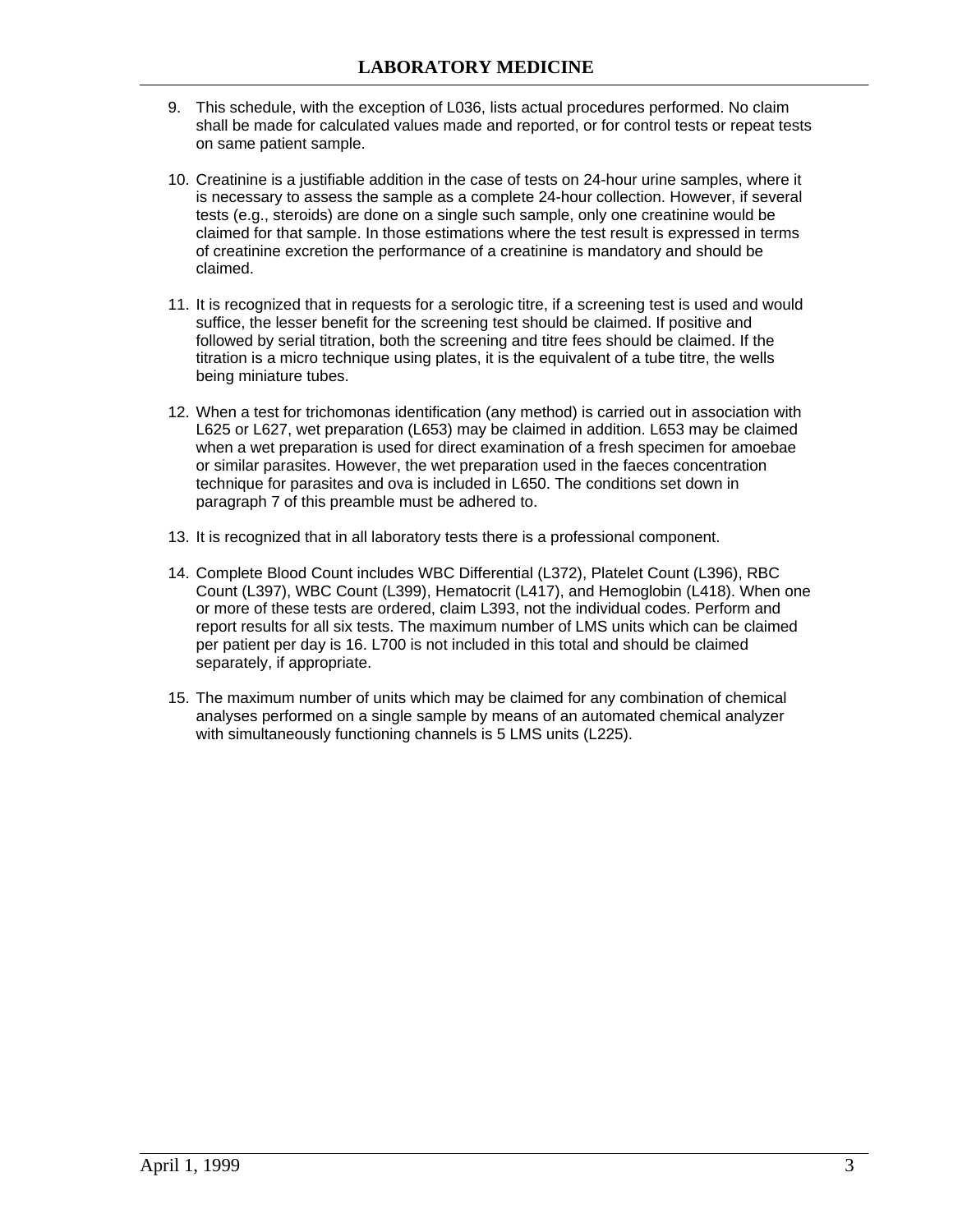- 16. The following preamble applies to the immunohematology section:
	- **(a)** L471 Antibody identification fee is per specimen regardless of method used. Preparation of eluate and/or antibody absorption is included.
	- **(b)** L473 Parallel Titration to be used when two sequential patient serum specimens are tested to detect a change in antibody titre. Includes a repeat antibody identification on the current sample.
	- **(c)** L490 Blood Group ABO and RhD. The subgroups of A and weak RhD phenotype are included where indicated. A direct AHGT is also included in L490, therefore L495 may not be claimed on the same patient when this code is claimed.
	- **(d)** L492 Crossmatch. When an initial crossmatch is requested, the appropriate claim is for L490 x 1, L482 x 1 plus L492 for each unit ordered. L490 and L482 may not be claimed more than once on the same day of service. L490 and L493 may not be claimed when these procedures are carried out as a confirmatory test on the units of blood to be transfused.
	- **(e)** L493. This code includes L490 [see Preamble, paragraph 16(c)] and Rh phenotype as well as antigens C, D, E, c, e, and weak RhD phenotype when indicated. Any other antigen is to be claimed under L494.
	- **(f)** L494 Blood Group per antigen. Antigens stated in L490 and L493 are excluded from this code.
	- **(g)** L495 Direct AHGT can be used when ordered as a single procedure, or in addition to L482 when the latter is requested as a single procedure. L495 may not be claimed when L490 or L493 is claimed with L482 on the same patient, on the same visit.
- 17. Code L623 refers to a specific request for the minimal inhibitory concentration (MIC) of an antimicrobial agent required to inhibit or kill a micro-organism, expressed in units or **µ**g/ml, using multiple/serial dilutions of the antimicrobial agent. L623 must not be used as a routine antibiotic sensitivity test and does not include breakpoint susceptibility testing using manual kit or automated methodologies.
- 18. The use of Nickersons Medium as a screening test for yeast is not a benefit.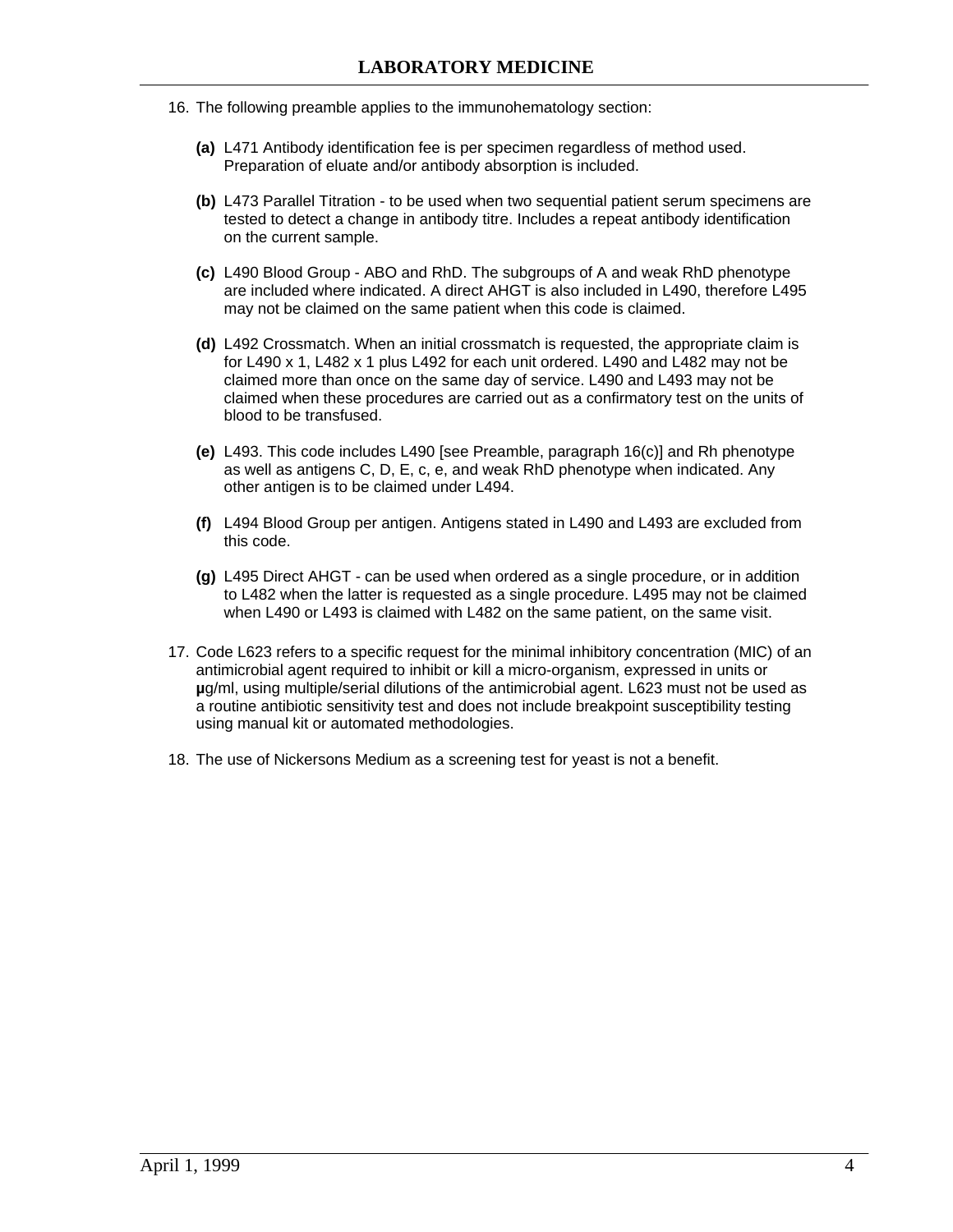- 19. The carcinoembryonic antigen test (CEA) L690 is an insured service only when carried out in accordance with Cancer Care Ontario guidelines for following established malignancies, and not as a general cancer screen.
- 20. The benefit for seminal fluid examination (complete) is to include sperm count, volume estimation, motility, morphology and viscosity.
- 21. Fees for laboratory medicine testing are not to be paid (in whole or in part) to the referring practitioner by the laboratory performing the tests.
- 22. The benefits for patient documentation and specimen collection and each test are calculated by multiplying the individual LMS Unit values by 51.7 cents effective October 1, 1989.
- 23. Laboratory tests on specimens sent outside Ontario are not an insured benefit unless prior approval is obtained from the Ministry of Health.
- 24. Secondary laboratories receiving specimens for additional (secondary) tests from another laboratory that normally would be claimed as L303, L319, L500 or L544 should be claimed as L903, L919, L900 or L944 respectively.
- 25. When a pregnancy test is requested, L655 should be performed. L318 should only be performed, when H.C.G. or Beta sub-units are specifically requested by the authorized practitioner.
- 26. The maximum number of units which can be claimed for the combination of L055, L153 and L243 is 30 units per patient per day. The maximum of 30 units applies on a per patient basis, regardless of the number of specimens submitted and regardless of the number of laboratories involved performing the test. Code L700 is not included in this maximum and should be claimed separately if appropriate.
- 27. The following codes cannot be claimed when the tests are done, either individually or in any combination, for fetal assessment: L311, L318, L691.
- 28. Codes L319 and/or L919 cannot be claimed when done for prenatal assessment.
- 29. The fee for L575 must include a gammopathy screen using antisera to the individual immunoglobulins (IgG, IgA, IgM) as well as both Kappa and Lambda Light Chains. In the event that further antisera are required to type the paraprotein, the fees for these extra antisera are included in the 120 units for L575. L080/L085/L086 are not justifiable addons to code L575. Code L575 should not be used for qualitative determinations of acute phase proteins. Requests of this type should utilize code L085 - Protein Electrophoresis or specific protein determinants as requested, e.g., Transferrin (L554), Ceruloplasmin (L553), Alpha **<sup>1</sup>** antitrypsin (L555). In appropriate cases when clinically indicated based on the results of the immunoelectrophoresis test, and with written approval of the medical director of the laboratory, code L550 Immunoglobulin quantitation may be a justifiable add-on to L575.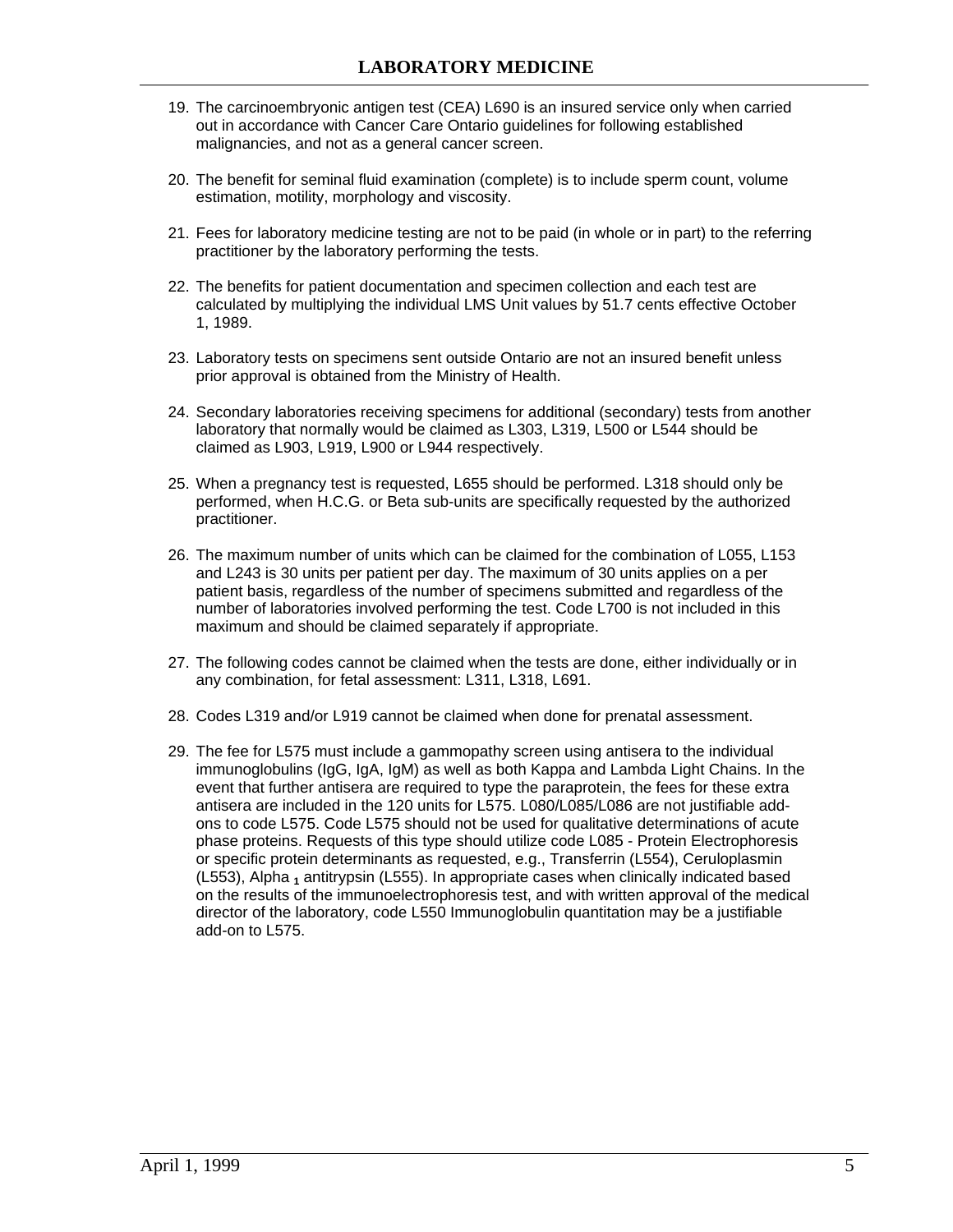30. L720 surgical pathology billable per block of tissue processed to a maximum of 8 per patient per day, regardless of the number of specimens received. The laboratory must meet the standard of practice that the number of blocks processed is the minimum required. Normally additional blocks would be required only if the amount of tissue exceeds the available space in the cassette or the pieces of tissue must be separately identified. Additional work required is not billable, e.g.,

> Special Stains, Deeper Sections, Block Rotation, Block Retrieval, Decalcification.

**NOTE:** Claims for laboratory services, when referred by a Dentist, Osteopath, Chiropodist or Chiropractor are not insured services.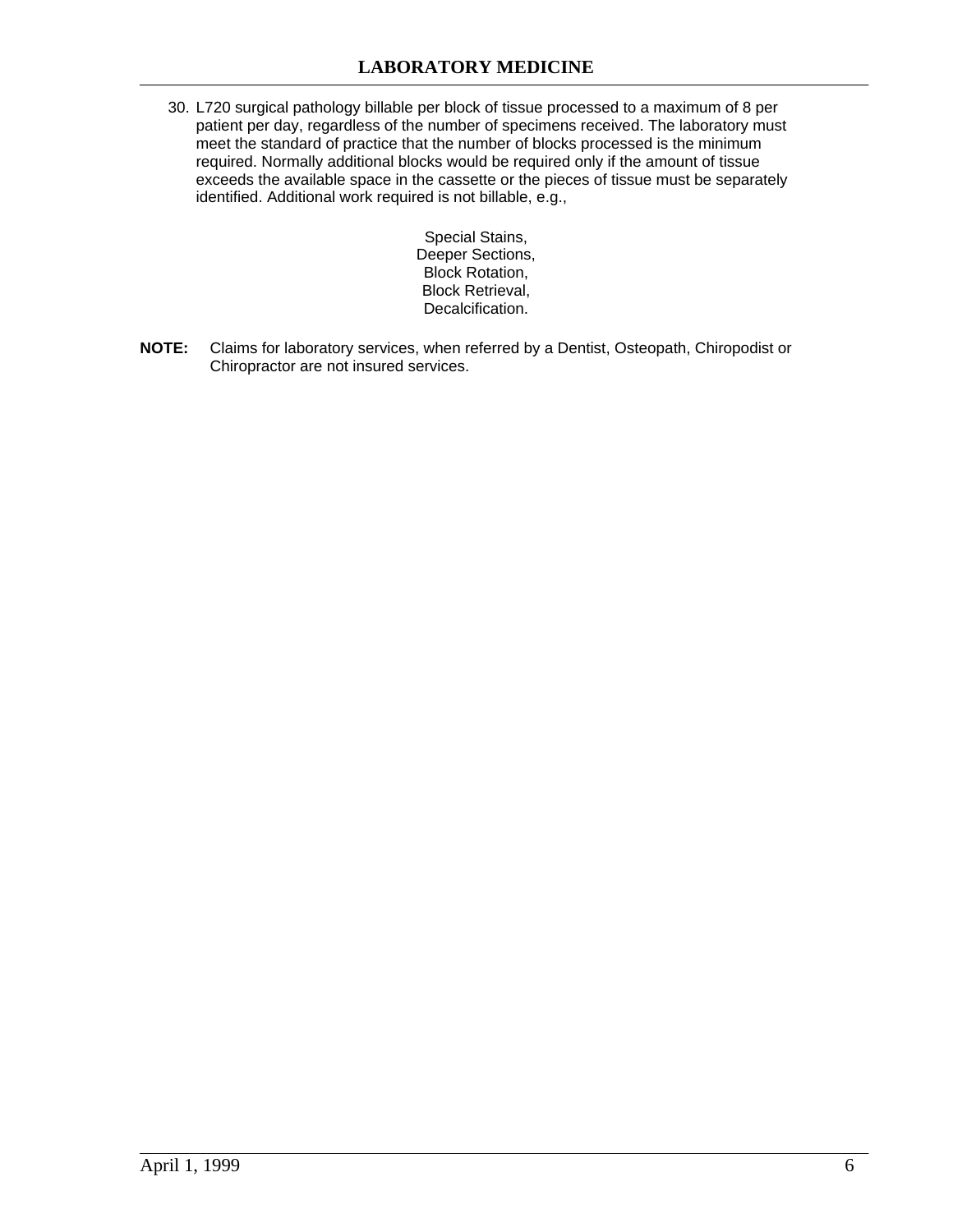#### **Code LMS Units L700 PATIENT DOCUMENTATION AND SPECIMEN COLLECTION FEE**  (see Preamble, paragraphs 1, 14 & 26) ..................................................................................... 15 1. Limited to 1 per patient, per day. 2. Not allowed to the recipient of a referred sample from another laboratory. 3. Not allowed to the attending physician. 4. Not applicable to a patient visit solely to receive instructions or collection containers. 5. When multiple tests are ordered for the same patient, for the same day, only one L700 may be claimed even though all specimens may not be available on any one day. 6. Not applicable to items under anatomical pathology, histology and cytology sections (Fee Codes L701 to L731 inclusive, L800 - L848 or L900 - L944 inclusive). **BIOCHEMISTRY** *(Applicable to all specimens except as denoted by B-blood, U-urine, F-faeces, C-CSF, A-amniotic fluid).* L059 Acetaminophen .................................................................................................................. 25 L001 Acetone, qualitative............................................................................................................. 3 L002 Acetone, quantitative ......................................................................................................... 35 L003 Addis count -U .................................................................................................................... 32 L004 Albumin, qualitative............................................................................................................. 3 L005 Albumin, quantitative (excluded if globulin and/or protein electrophoresis done) .............. 5 L006 Alcohol, ethyl - quantitative ................................................................................................ 25 L008 Alcohols, fractionation and quantification ........................................................................... 45 L009 Aldolase .............................................................................................................................. 30 L010 Aldosterone......................................................................................................................... 120 L011 Amino acids - one way chromatography - B.U. .................................................................. 15 L012 Amino acids - two way chromatography – U ...................................................................... 30 L013 Amino acids, fractionation and quantitation ....................................................................... 200 L014 Amino acid nitrogen ............................................................................................................ 33 L044 Acid profile - organic (by GC-MS)....................................................................................... 200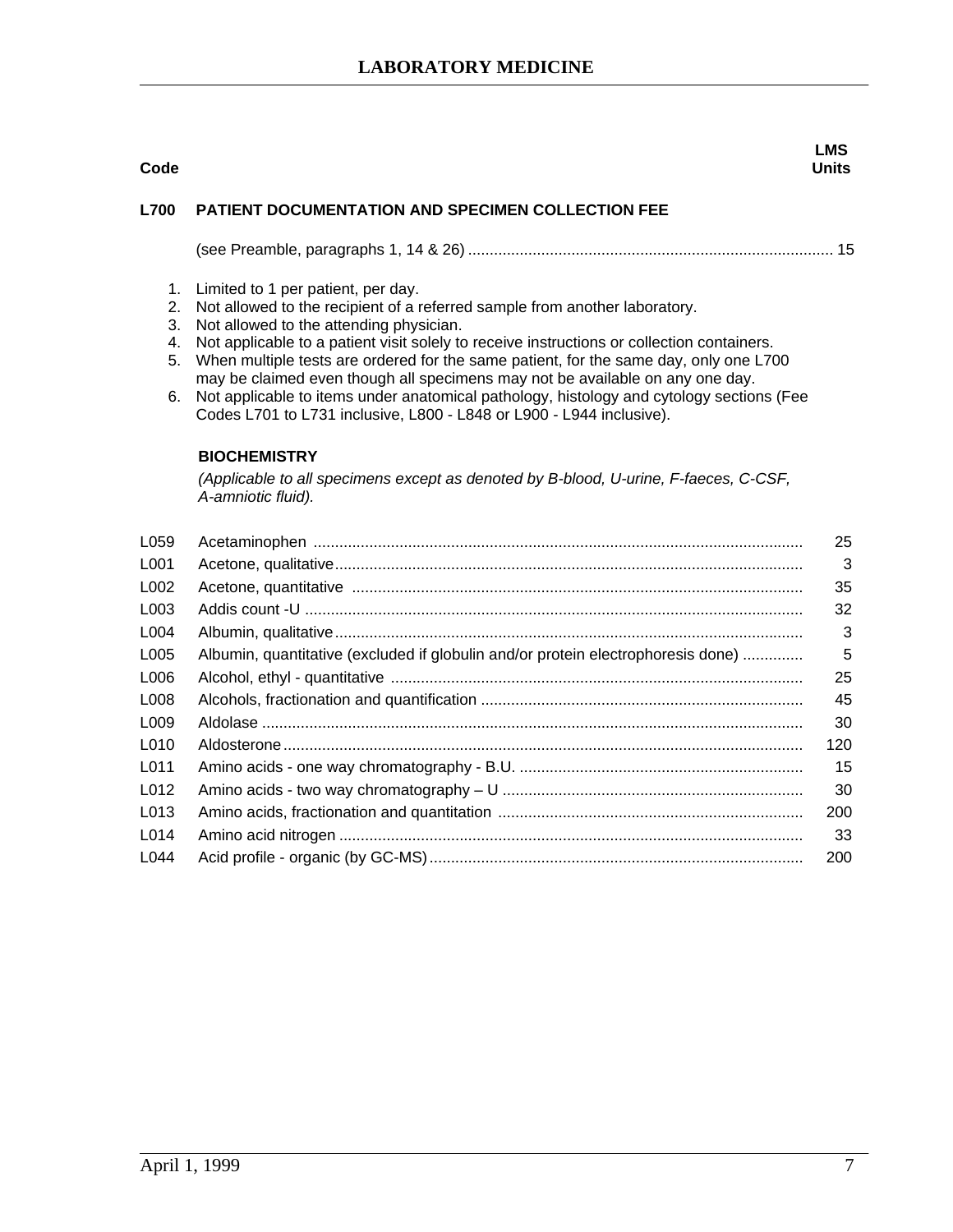| Code             |                                                                                                                      | <b>LMS</b><br><b>Units</b> |
|------------------|----------------------------------------------------------------------------------------------------------------------|----------------------------|
|                  | <b>BIOCHEMISTRY (Cont'd)</b>                                                                                         |                            |
|                  | (Applicable to all specimens except as denoted by B-blood, U-urine, F-faeces, C-CSF,<br>A-amniotic fluid).           |                            |
| L071             |                                                                                                                      | 40                         |
| L015             |                                                                                                                      | 39                         |
| L016             |                                                                                                                      | 20                         |
| L017             |                                                                                                                      | 50                         |
| L018             |                                                                                                                      | 5                          |
| L021             |                                                                                                                      | 75                         |
| L019             |                                                                                                                      | 25                         |
| L <sub>225</sub> | Automated chemical analyzers with simultaneously functioning channels, single Sample<br>(see Preamble, paragraph 15) | 5                          |
| L026             |                                                                                                                      | 35                         |
| L027             | Barbiturates, fractionation and quantification (serum) - includes other drugs requiring                              | 60                         |
| L028             |                                                                                                                      | $\overline{4}$             |
| L029             |                                                                                                                      | 3                          |
| L030             |                                                                                                                      | 5                          |
| L031             | Bilirubin, conjugated                                                                                                | 10                         |
| L037             |                                                                                                                      | 20                         |
| L038             |                                                                                                                      | 15                         |
| L039             |                                                                                                                      | 14                         |
| L045             |                                                                                                                      | 5                          |
| L046             |                                                                                                                      | 20                         |
| L047             |                                                                                                                      | 15                         |
| L048             |                                                                                                                      | 25                         |
| L040             |                                                                                                                      | 35                         |
| L049             |                                                                                                                      | 16                         |
| L050             |                                                                                                                      | 60                         |
| L051             |                                                                                                                      | 80                         |
| L052             |                                                                                                                      | 19                         |
| L041             |                                                                                                                      | 40                         |
| L053             |                                                                                                                      | 5                          |
| L054             |                                                                                                                      | 33                         |
| L055             | Cholesterol, total - not to be claimed with L156 (see Preamble, paragraph 26)                                        | 5                          |
| L056             |                                                                                                                      | 14                         |
| L057             |                                                                                                                      | 30                         |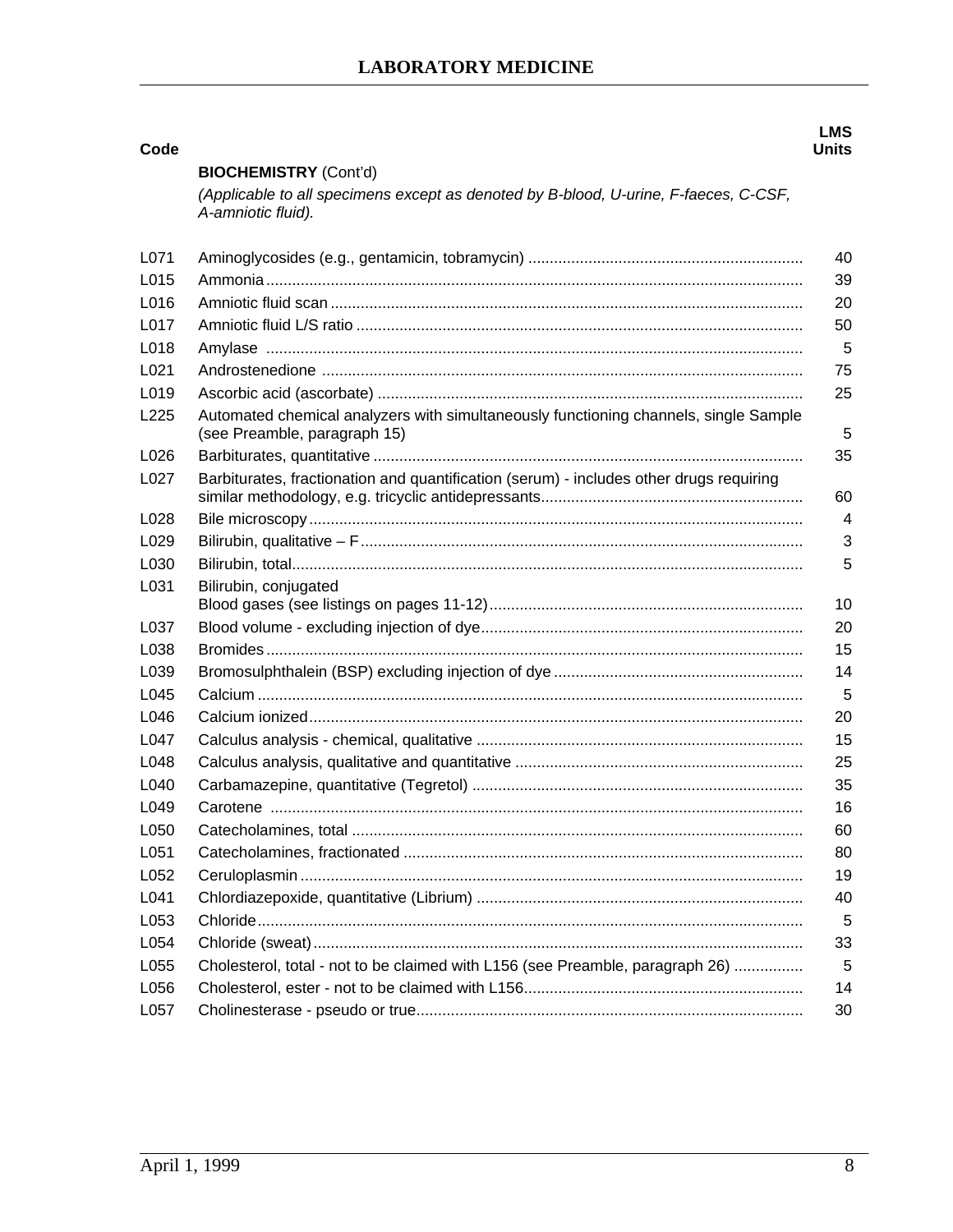|                  |                                                                                                            | <b>LMS</b>   |
|------------------|------------------------------------------------------------------------------------------------------------|--------------|
| Code             | <b>BIOCHEMISTRY (Cont'd)</b>                                                                               | <b>Units</b> |
|                  | (Applicable to all specimens except as denoted by B-blood, U-urine, F-faeces, C-CSF,<br>A-amniotic fluid). |              |
| L058             | Cholinesterase genotyping (includes pseudo, dibucaine and fluoride)                                        | 50           |
| L060             |                                                                                                            | 15           |
| L061             | CO <sub>2</sub> content, CO <sub>2</sub> combining power, bicarbonate (measured, not calculated)           | 5            |
| L062             |                                                                                                            | 22           |
| L063             |                                                                                                            | 40           |
| L064             |                                                                                                            | 35           |
| L065             |                                                                                                            | 26           |
| L066             |                                                                                                            | 5            |
| L070             |                                                                                                            | 34           |
| L067             |                                                                                                            | 5            |
| L068             |                                                                                                            | 15           |
| L075             |                                                                                                            | 30           |
| L069             |                                                                                                            | 8            |
| L <sub>199</sub> |                                                                                                            | 25           |
| L074             |                                                                                                            | 40           |
| L072             |                                                                                                            | 45           |
| L077             |                                                                                                            | 35           |
| L076             |                                                                                                            | 35           |
| L078             |                                                                                                            | 68           |
| L079             | Broad spectrum toxicology screen, urine - includes confirmatory testing                                    | 72           |
| L085             |                                                                                                            | 36           |
| L086             |                                                                                                            | 50           |
| L080             |                                                                                                            | 26           |
| L092             |                                                                                                            | 35           |
| L095             |                                                                                                            | 72           |
| L096             |                                                                                                            | 92           |
| L097             |                                                                                                            | 6            |
| L098             |                                                                                                            | 6            |
| L099             |                                                                                                            | 25           |
| L094             |                                                                                                            | 40           |
| L <sub>105</sub> |                                                                                                            | 16           |
| L106             |                                                                                                            | 65           |
| L <sub>113</sub> |                                                                                                            | 10           |
| L <sub>107</sub> |                                                                                                            | 5            |
| L109             |                                                                                                            | 7            |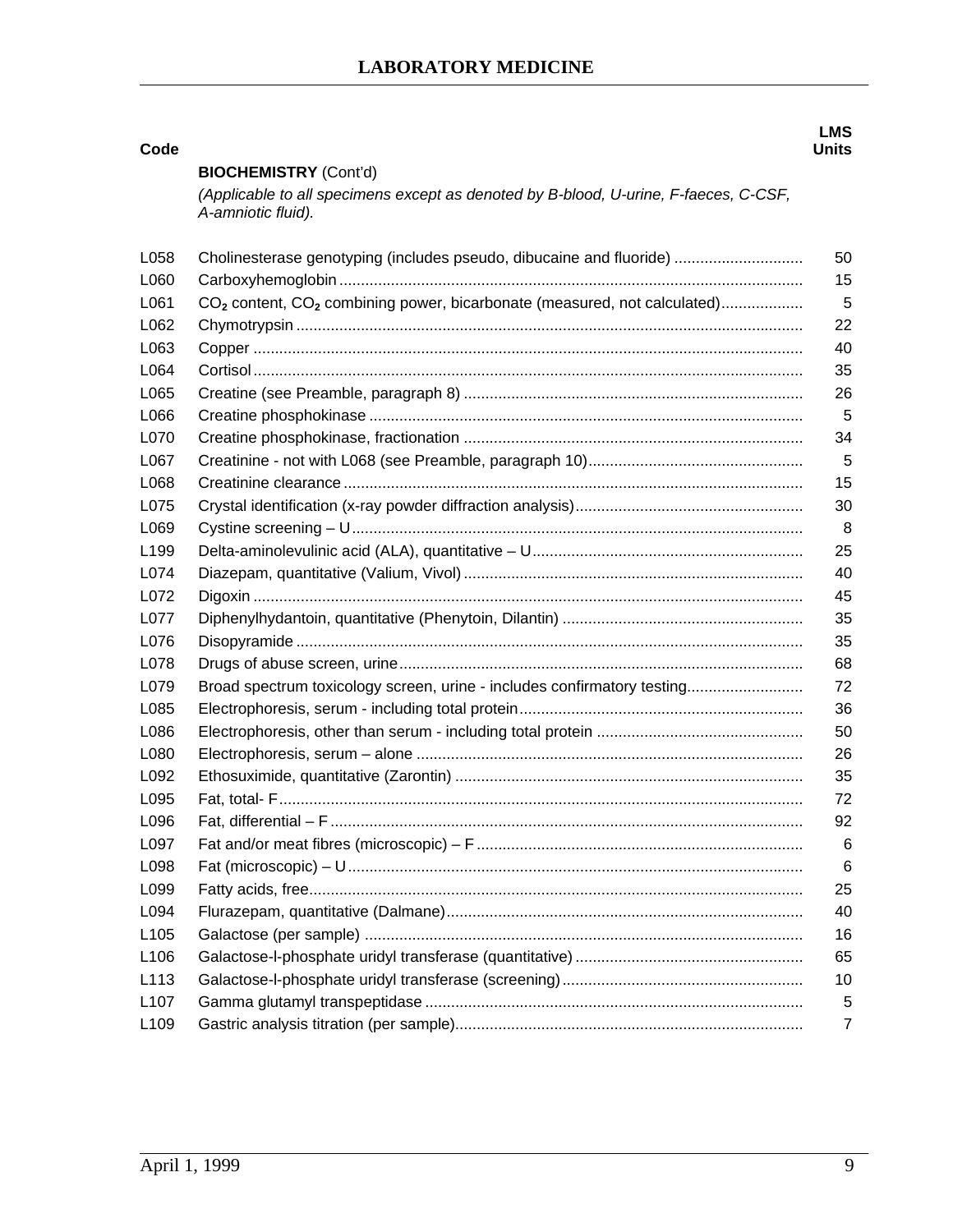| Code             |                                                                                                            | <b>LMS</b><br><b>Units</b> |
|------------------|------------------------------------------------------------------------------------------------------------|----------------------------|
|                  | <b>BIOCHEMISTRY (Cont'd)</b>                                                                               |                            |
|                  | (Applicable to all specimens except as denoted by B-blood, U-urine, F-faeces, C-CSF,<br>A-amniotic fluid). |                            |
| L <sub>110</sub> | Globulin (excluded if albumin and/or protein electrophoresis done)                                         | 10                         |
| L <sub>111</sub> | Glucose, quantitative - not by dipstick (see Preamble, paragraph 4)                                        | 5                          |
| L <sub>112</sub> |                                                                                                            | 3                          |
| L <sub>104</sub> |                                                                                                            | 30                         |
| L <sub>103</sub> |                                                                                                            | 24                         |
| L <sub>114</sub> |                                                                                                            | 20                         |
| L <sub>115</sub> |                                                                                                            | 60                         |
| L093             |                                                                                                            | 22                         |
| L116             |                                                                                                            | 40                         |
| L <sub>119</sub> |                                                                                                            | 15                         |
| L <sub>132</sub> |                                                                                                            | 25                         |
| L <sub>121</sub> |                                                                                                            | 9                          |
| L <sub>122</sub> |                                                                                                            | 50                         |
| L117             |                                                                                                            | 18                         |
| L118             |                                                                                                            | 90                         |
| L <sub>123</sub> |                                                                                                            | 9                          |
| L <sub>101</sub> |                                                                                                            | 60                         |
| L <sub>124</sub> |                                                                                                            | 10                         |
| L <sub>125</sub> |                                                                                                            | 34                         |
| L <sub>126</sub> |                                                                                                            | 40                         |
| L <sub>127</sub> |                                                                                                            | 34                         |
| L <sub>128</sub> |                                                                                                            | 80                         |
| L <sub>129</sub> |                                                                                                            | 25                         |
| L <sub>130</sub> |                                                                                                            | 90                         |
| L <sub>131</sub> |                                                                                                            | 150                        |
| L135             |                                                                                                            | 40                         |
| L <sub>136</sub> |                                                                                                            | 40                         |
| L <sub>142</sub> |                                                                                                            | 6                          |
| L <sub>143</sub> |                                                                                                            | 22                         |
| L <sub>137</sub> |                                                                                                            | 21                         |
| L139             | Iron, total -with iron binding capacity and per cent saturation - not to be claimed with                   | 34                         |
| L <sub>141</sub> |                                                                                                            | 15                         |
| L <sub>145</sub> |                                                                                                            | 27                         |
| L146             |                                                                                                            | 10                         |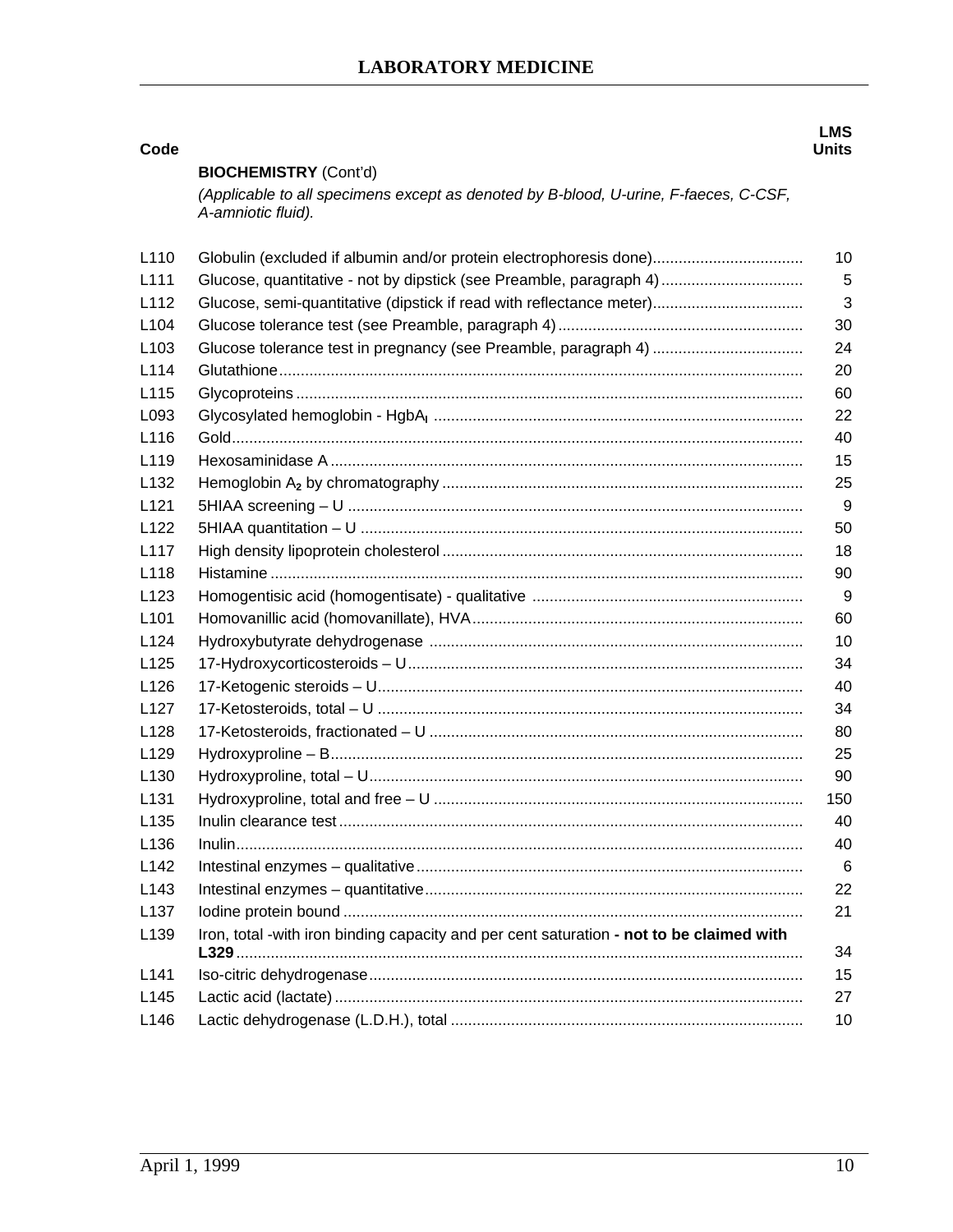| Code                                 |                                                                                                            | <b>LMS</b><br>Units |
|--------------------------------------|------------------------------------------------------------------------------------------------------------|---------------------|
|                                      | <b>BIOCHEMISTRY (Cont'd)</b>                                                                               |                     |
|                                      | (Applicable to all specimens except as denoted by B-blood, U-urine, F-faeces, C-CSF,<br>A-amniotic fluid). |                     |
| L <sub>147</sub>                     |                                                                                                            | 29                  |
| L <sub>148</sub>                     |                                                                                                            | 40                  |
| L149                                 |                                                                                                            | 15                  |
| L <sub>153</sub>                     |                                                                                                            | 20                  |
|                                      |                                                                                                            |                     |
| L <sub>154</sub>                     |                                                                                                            | 50                  |
| L <sub>155</sub>                     |                                                                                                            | 100                 |
| L <sub>156</sub><br>L <sub>157</sub> | Lipoprotein phenotyping (includes sample appearance, cholesterol, triglycerides, Lipopro                   | 40<br>10            |
| L <sub>165</sub>                     |                                                                                                            | 5                   |
| L <sub>166</sub>                     |                                                                                                            | 15                  |
| L167                                 |                                                                                                            | 10                  |
| L <sub>168</sub>                     |                                                                                                            | 30                  |
| L <sub>169</sub>                     |                                                                                                            | 75                  |
| L <sub>170</sub>                     |                                                                                                            | 90                  |
| L171                                 |                                                                                                            | 21                  |
| L <sub>172</sub>                     |                                                                                                            | 21                  |
|                                      |                                                                                                            | 35                  |
| L <sub>160</sub><br>L175             |                                                                                                            | 40                  |
|                                      |                                                                                                            | 25                  |
| L <sub>173</sub>                     |                                                                                                            | 30                  |
| L <sub>174</sub>                     |                                                                                                            |                     |
| L161                                 |                                                                                                            | 35                  |
| L <sub>180</sub>                     |                                                                                                            | 25                  |
| L181                                 |                                                                                                            | 3                   |
| L <sub>1</sub> 82                    |                                                                                                            | 15                  |
| L183                                 |                                                                                                            | 10                  |
| L <sub>1</sub> 84                    |                                                                                                            | 40                  |
| L <sub>185</sub>                     |                                                                                                            | 40                  |
| L032                                 |                                                                                                            | 8                   |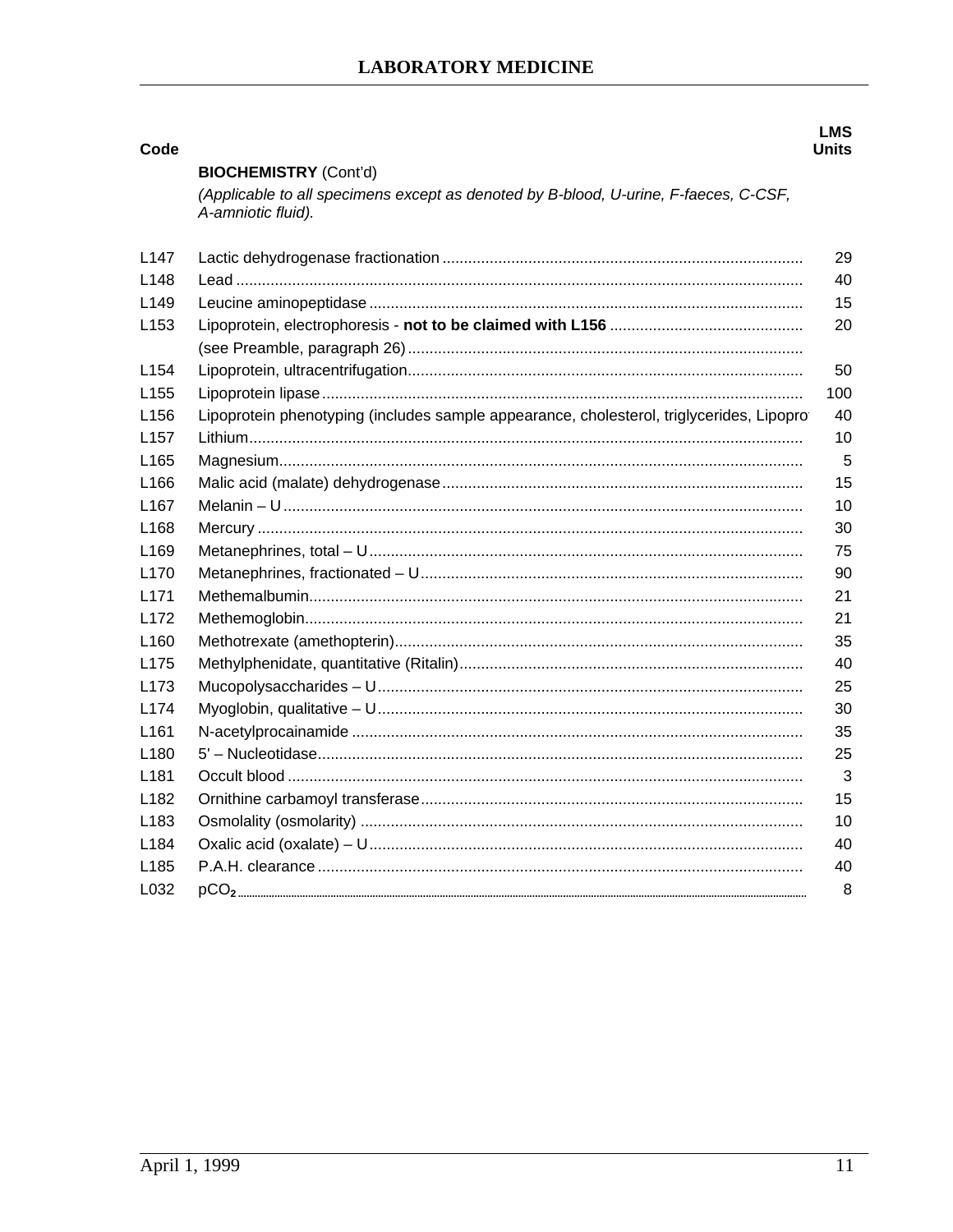| Code             |                                                                                                                                        | LMS<br><b>Units</b> |
|------------------|----------------------------------------------------------------------------------------------------------------------------------------|---------------------|
|                  | <b>BIOCHEMISTRY (Cont'd)</b>                                                                                                           |                     |
|                  | (Applicable to all specimens except as denoted by B-blood, U-urine, F-faeces, C-CSF,<br>A-amniotic fluid).                             |                     |
| L033             |                                                                                                                                        | 8                   |
| L034             |                                                                                                                                        | $\overline{7}$      |
| L035             |                                                                                                                                        | 17                  |
| L036             | pCO <sub>2</sub> , pO <sub>2</sub> pH- calculation of one or more of standard bicarbonate, base                                        |                     |
|                  |                                                                                                                                        | 3                   |
| L <sub>187</sub> |                                                                                                                                        | 6                   |
| L <sub>188</sub> |                                                                                                                                        | 30                  |
| L <sub>189</sub> |                                                                                                                                        | 15                  |
| L <sub>190</sub> |                                                                                                                                        | 15                  |
| <b>NOTE:</b>     | L190 - no additional claim may be made for a repeat test using an Inhibitor (such as for<br>prostatic acid phosphatase determination). |                     |
| L <sub>191</sub> |                                                                                                                                        | 5                   |
| L <sub>192</sub> |                                                                                                                                        | 29                  |
| L <sub>193</sub> |                                                                                                                                        | 30                  |
| L <sub>194</sub> |                                                                                                                                        | 5                   |
| L <sub>195</sub> |                                                                                                                                        | 35                  |
| L <sub>196</sub> |                                                                                                                                        | 15                  |
| L <sub>197</sub> |                                                                                                                                        | 10                  |
| L198             |                                                                                                                                        | 25                  |
| L <sub>200</sub> |                                                                                                                                        | 10                  |
| L <sub>201</sub> |                                                                                                                                        | 60                  |
| L <sub>202</sub> |                                                                                                                                        | 75                  |
| L <sub>203</sub> |                                                                                                                                        | 90                  |
| L204             |                                                                                                                                        | 5                   |
| L205             |                                                                                                                                        | 70                  |
| L206             |                                                                                                                                        | 80                  |
| L211             |                                                                                                                                        | 35                  |
| L212             |                                                                                                                                        | 35                  |
| L213             |                                                                                                                                        | 35                  |
| L208             |                                                                                                                                        | 5                   |
| L209             |                                                                                                                                        | 15                  |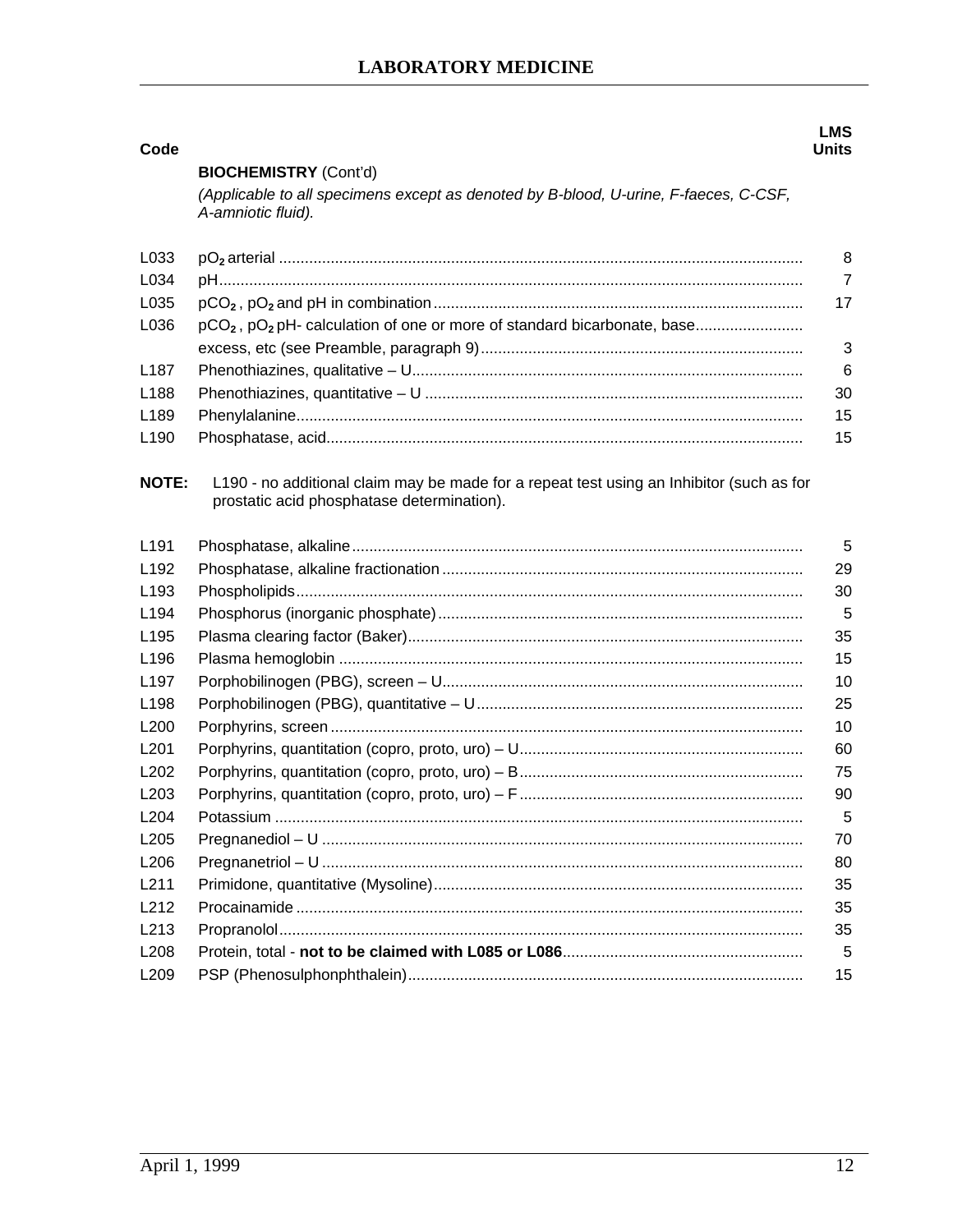| Code             |                                                                                                                                                                               | <b>LMS</b><br>Units |
|------------------|-------------------------------------------------------------------------------------------------------------------------------------------------------------------------------|---------------------|
|                  | <b>BIOCHEMISTRY (Cont'd)</b>                                                                                                                                                  |                     |
|                  | (Applicable to all specimens except as denoted by B-blood, U-urine, F-faeces, C-CSF,<br>A-amniotic fluid).                                                                    |                     |
| L <sub>210</sub> |                                                                                                                                                                               | 27                  |
| L215             |                                                                                                                                                                               | 18                  |
| L <sub>216</sub> |                                                                                                                                                                               | 30                  |
| L <sub>220</sub> |                                                                                                                                                                               | 5                   |
| L <sub>221</sub> |                                                                                                                                                                               | 12                  |
| L222             |                                                                                                                                                                               | 5                   |
| L <sub>223</sub> |                                                                                                                                                                               | 5                   |
| L226             |                                                                                                                                                                               | 5                   |
| L227             |                                                                                                                                                                               | 20                  |
| L228             |                                                                                                                                                                               | 21                  |
| L229             |                                                                                                                                                                               | 27                  |
| L073             |                                                                                                                                                                               | 17                  |
| L <sub>240</sub> |                                                                                                                                                                               | 15                  |
| L <sub>243</sub> | Triglycerides - not to be claimed with L156 (see Preamble, paragraph 26)                                                                                                      | 5                   |
| L <sub>244</sub> |                                                                                                                                                                               | 22                  |
| L <sub>250</sub> |                                                                                                                                                                               | 15                  |
| L <sub>251</sub> |                                                                                                                                                                               | 5                   |
| L <sub>252</sub> |                                                                                                                                                                               | 5                   |
| L <sub>253</sub> | Urinal Urinalysis, routine chemical (any of S.G., pH, protein, sugar, hemoglobin,<br>ketones, urobilinogen, bilirubin, leukocyte esterase, nitrate) see Preamble, paragraph 4 | 5                   |
| L <sub>254</sub> |                                                                                                                                                                               | $\overline{2}$      |
| L <sub>267</sub> |                                                                                                                                                                               | $\overline{7}$      |
| L <sub>256</sub> |                                                                                                                                                                               | 15                  |
| L <sub>257</sub> |                                                                                                                                                                               | 35                  |
| L <sub>260</sub> |                                                                                                                                                                               | 30                  |
| L <sub>261</sub> |                                                                                                                                                                               | 60                  |
| L <sub>265</sub> |                                                                                                                                                                               | 6                   |
| L <sub>266</sub> |                                                                                                                                                                               | 25                  |
| L <sub>299</sub> |                                                                                                                                                                               | IC                  |
|                  |                                                                                                                                                                               |                     |

Biochemical assays other than specifically listed are not a benefit as such until approved by the Ministry of Health. **NOTE:**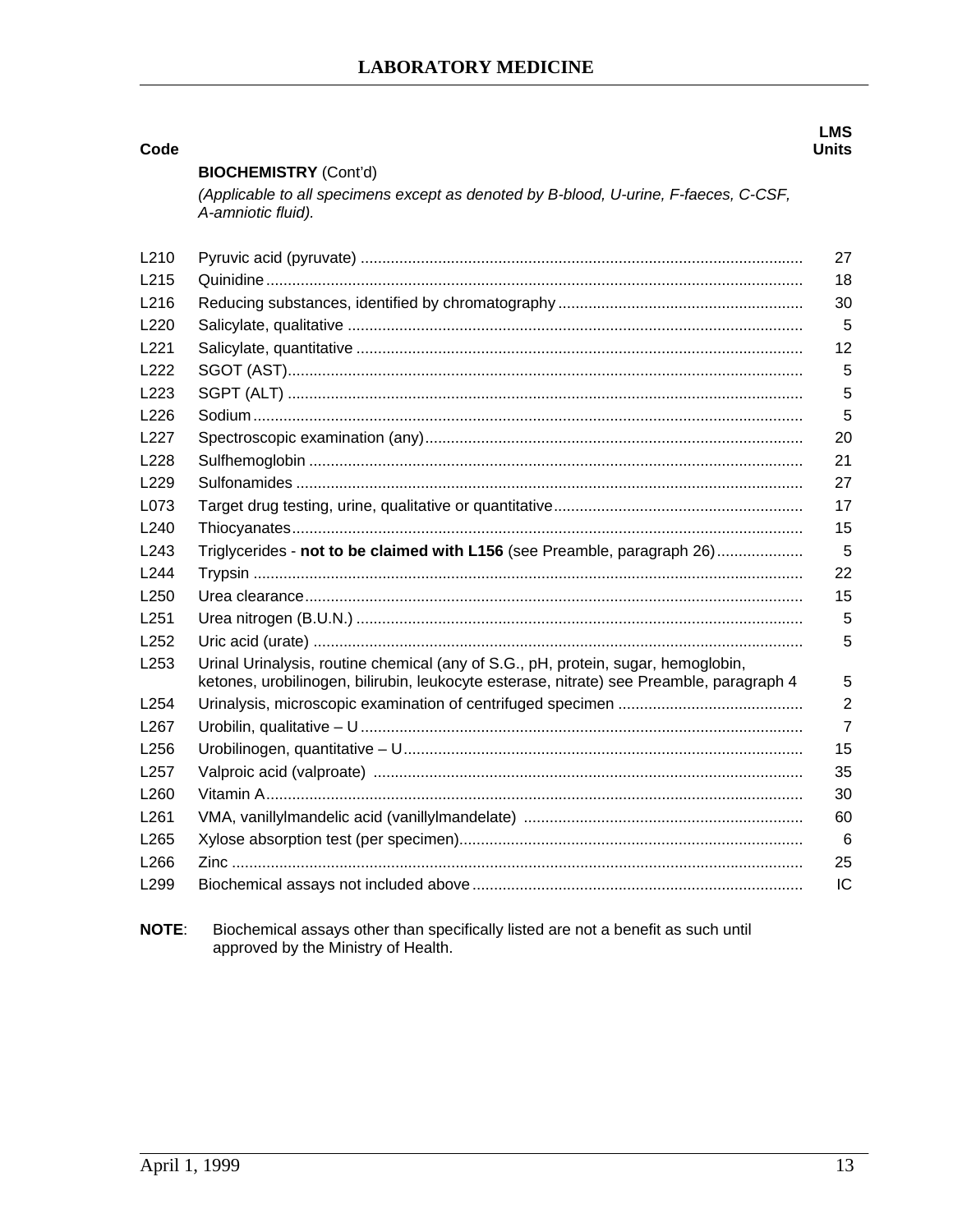| Code |                                                                                                                        | <b>LMS</b><br><b>Units</b> |
|------|------------------------------------------------------------------------------------------------------------------------|----------------------------|
|      | <b>IMMUNOASSAYS</b>                                                                                                    |                            |
|      | The following listings are to be used if the assay involves the use of a radioisotope,<br>enzyme or fluorescent label. |                            |
| L307 |                                                                                                                        | 120                        |
| L300 |                                                                                                                        | 120                        |
| L691 |                                                                                                                        | 45                         |
| L304 |                                                                                                                        | 40                         |
| L321 |                                                                                                                        | 28                         |
| L305 |                                                                                                                        | 75                         |
| L322 |                                                                                                                        | 45                         |
| L323 |                                                                                                                        | 45                         |
| L301 |                                                                                                                        | 120                        |
| L302 |                                                                                                                        | 60                         |
| L346 |                                                                                                                        | 60                         |
| L690 |                                                                                                                        | IC                         |
| L303 |                                                                                                                        | 35                         |
| L903 |                                                                                                                        | 35                         |
| L347 |                                                                                                                        | 40                         |
| L306 |                                                                                                                        | 28                         |
| L324 |                                                                                                                        | 35                         |
| L310 |                                                                                                                        | 55                         |
| L311 |                                                                                                                        | 75                         |
| L312 |                                                                                                                        | 50                         |
| L313 |                                                                                                                        | 75                         |
| L329 |                                                                                                                        | 28                         |
| L309 | Folate in red cells, to include hematocrit and if requested, serum folate                                              | 60                         |
| L315 |                                                                                                                        | 28                         |
| L316 |                                                                                                                        | 75                         |
| L317 |                                                                                                                        | 40                         |
| L318 | HCG (human chorionic gonadotrophins) - (see also Preamble, paragraphs 25 & 27)                                         | 30                         |
| L693 | Hormone receptors for carcinoma (to include estrogen and/or progesterone assays)                                       | IC                         |
| L320 |                                                                                                                        | 50                         |
| L334 |                                                                                                                        | 28                         |
| L688 |                                                                                                                        | 60                         |
| L689 |                                                                                                                        | 100                        |
| L325 |                                                                                                                        | 40                         |
| L326 |                                                                                                                        | 80                         |
| L327 |                                                                                                                        | 24                         |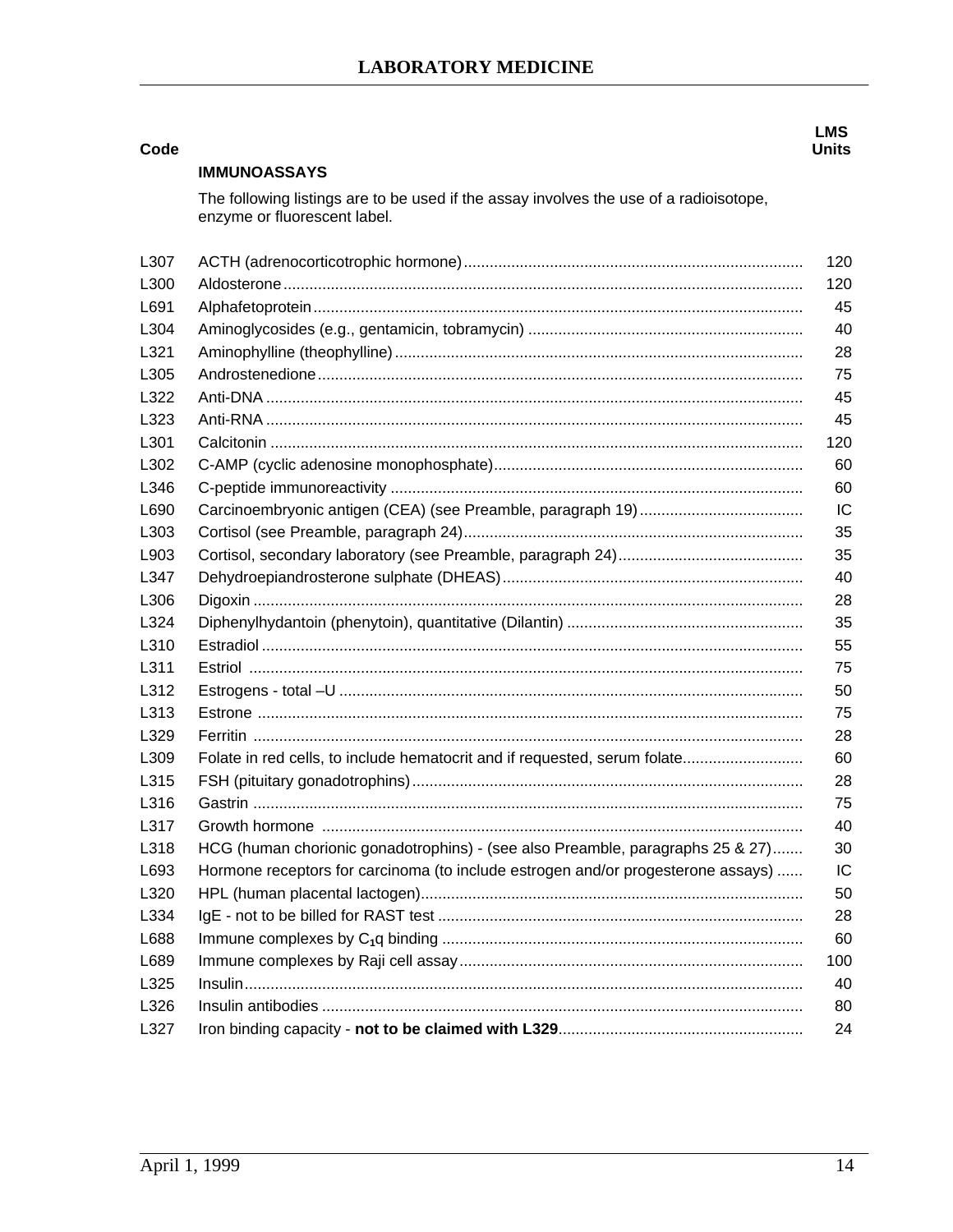### **LMS Units**

#### **IMMUNOASSAYS (Cont'd)**

Code

| L328 | 28       |
|------|----------|
| L330 | 120      |
| L343 | 35       |
| L348 | 500      |
| L331 | 28       |
| L333 | 60       |
| L332 | 28       |
| L335 | 75       |
| L336 | 0        |
| L337 | $\Omega$ |
| L607 | 28       |
| L338 | 0        |
| L339 | $\Omega$ |
| L340 | 28       |
| L608 | 50       |
| L341 | 28       |
| L609 | 40       |
| L342 | 50       |
| L345 | 28       |
| L605 | 150      |
| L606 | 100      |
| L585 | IC       |

#### **HEMATOLOGY**

The following listings include assays using clotting, chromogenic, radioisotopic or immunologic labels or technique

|      | 55  |
|------|-----|
|      | 55  |
|      | 24  |
|      | -18 |
|      | 11  |
|      | - 8 |
| L377 | 15  |
|      | 15  |
|      |     |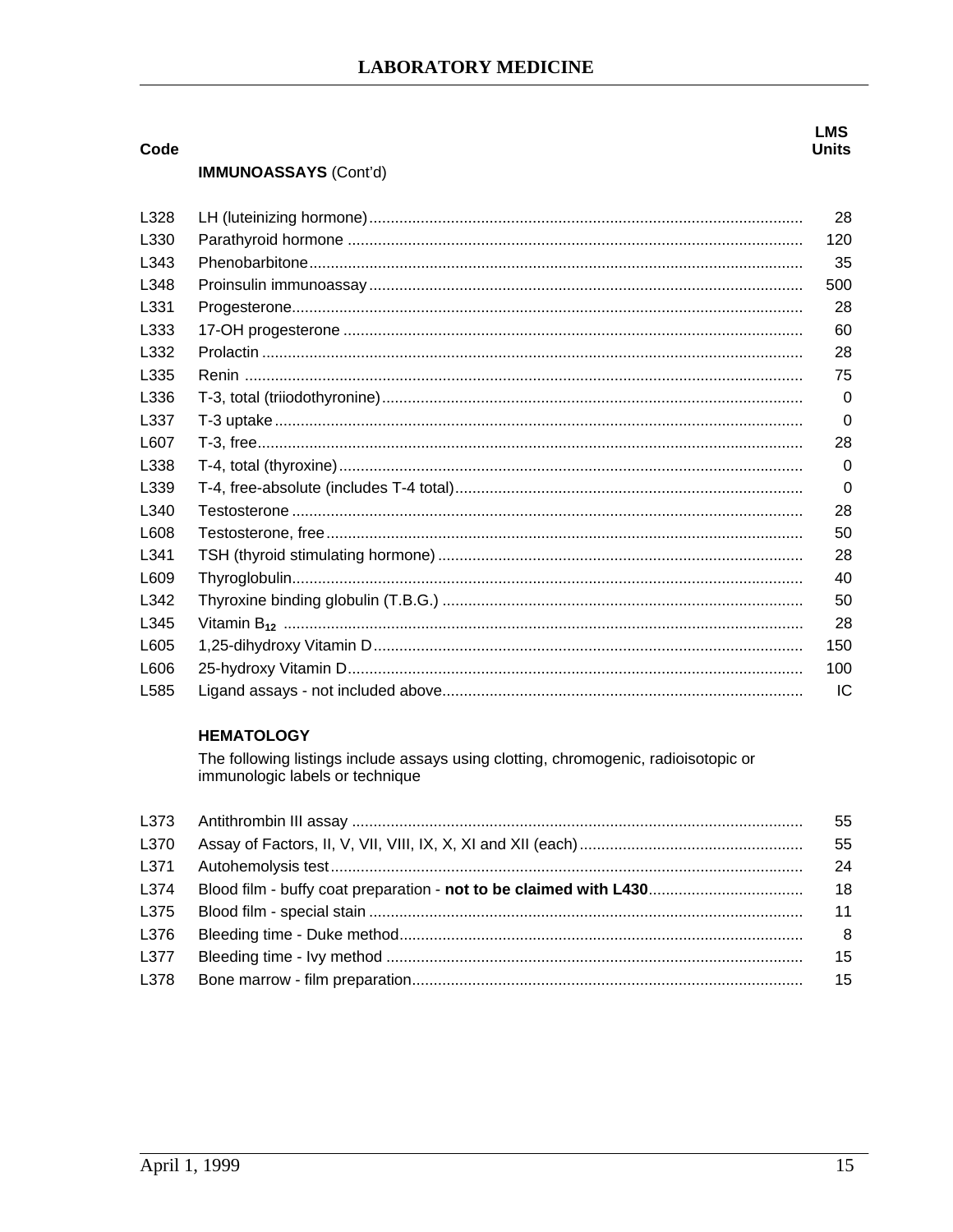## **HEMATOLOGY** (Cont'd)

| L379 |                                                                                    | 23             |
|------|------------------------------------------------------------------------------------|----------------|
| L385 |                                                                                    | 7              |
| L386 |                                                                                    | 10             |
| L387 |                                                                                    | $\overline{7}$ |
| L388 |                                                                                    | 10             |
| L389 |                                                                                    | 6              |
| L390 |                                                                                    | 8              |
| L393 |                                                                                    | 16             |
| L391 |                                                                                    | 18             |
| L395 |                                                                                    | 8              |
| L400 |                                                                                    | 20             |
| L403 |                                                                                    | 5              |
| L401 |                                                                                    | 6              |
| L402 |                                                                                    | 28             |
| L404 |                                                                                    | 16             |
| L405 |                                                                                    | 30             |
| L406 |                                                                                    | 5              |
| L410 |                                                                                    | 10             |
| L411 |                                                                                    | 65             |
| L415 |                                                                                    | 15             |
| L417 |                                                                                    | 0              |
| L418 |                                                                                    | 0              |
| L419 | Hemoglobin electrophoresis or chromatography to include Hb A <sub>2</sub> fraction | 34             |
| L420 |                                                                                    | 20             |
| L421 |                                                                                    | 6              |
| L422 |                                                                                    | 18             |
| L423 |                                                                                    | 18             |
| L424 |                                                                                    | 11             |
| L416 |                                                                                    | 15             |
| L425 |                                                                                    | 55             |
| L431 |                                                                                    | 18             |
| L430 |                                                                                    | 18             |
| L432 |                                                                                    | 15             |
| L450 |                                                                                    | 45             |
| L462 |                                                                                    | 14             |
| L435 |                                                                                    | 50             |
| L433 |                                                                                    | 55             |
| L434 |                                                                                    | 55             |

Code

**LMS**<br>Units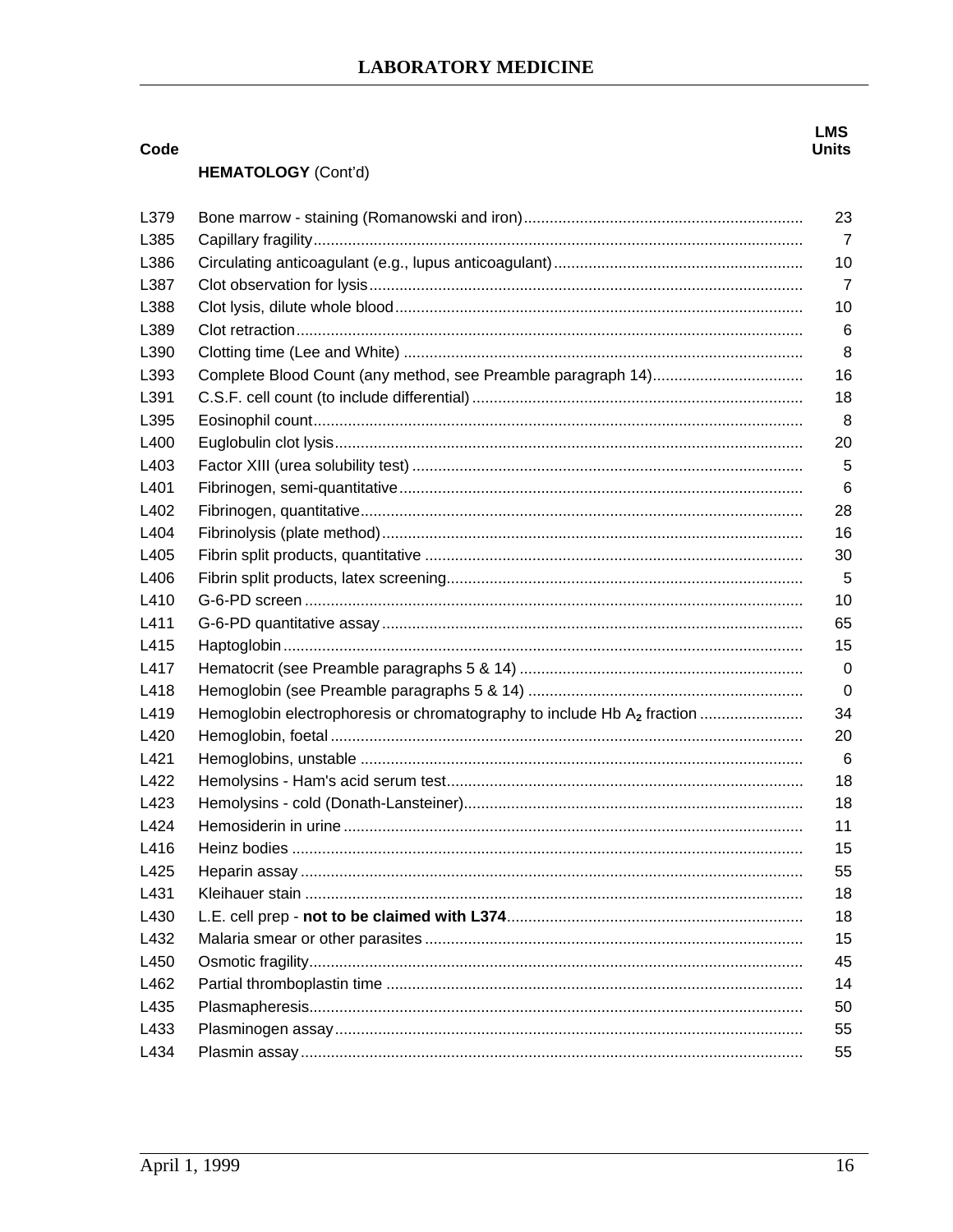**LMS Units**

#### **Code**

#### **HEMATOLOGY** (Cont'd)

| L396 |                                                                                 | $\overline{0}$ |
|------|---------------------------------------------------------------------------------|----------------|
| L436 |                                                                                 | 12             |
| L437 |                                                                                 | 25             |
| L438 |                                                                                 | 28             |
| L439 |                                                                                 | 17             |
| L440 | Preparation of platelet (thrombocyte) concentrates (per treatment)              | 25             |
| L441 |                                                                                 | 35             |
| L442 |                                                                                 | 20             |
| L443 |                                                                                 | 15             |
| L444 |                                                                                 | 10             |
| L445 |                                                                                 | 12             |
| L446 |                                                                                 | 10             |
| L412 |                                                                                 | 65             |
| L397 | R.B.C. (erythrocyte) count, excluding manual method (see Preamble paragraph 14) | $\Omega$       |
| L398 |                                                                                 | 13             |
| L447 |                                                                                 | 10             |
| L451 |                                                                                 | 3              |
| L452 |                                                                                 | 14             |
| L453 |                                                                                 | 5              |
| L455 |                                                                                 | 75             |
| L454 |                                                                                 | 18             |
| L456 |                                                                                 | 75             |
| L460 |                                                                                 | 10             |
| L461 |                                                                                 | 71             |
| L465 |                                                                                 | 45             |
| L372 | W.B.C. differential count, any method(s) includes R.B.C. (Erc) morphology and   |                |
|      | platelet (thrombocyte) estimate, where indicated (see Preamble, paragraph 14)   | 0              |
| L399 | W.B.C. (leukocyte) count, excluding whole blood manual method (see Preamble,    | 0              |
|      |                                                                                 |                |

#### **IMMUNOHEMATOLOGY**

| L471 | Antibody identification, per specimen (see Preamble, paragraph 16(a))              | 45 |
|------|------------------------------------------------------------------------------------|----|
| L481 | Antibody titre per antibody, per specimen - to be claimed only if L471 yields a    | 15 |
| L482 |                                                                                    | 20 |
| L473 | Parallel titration on two specimens to include confirmation of previously detected | 75 |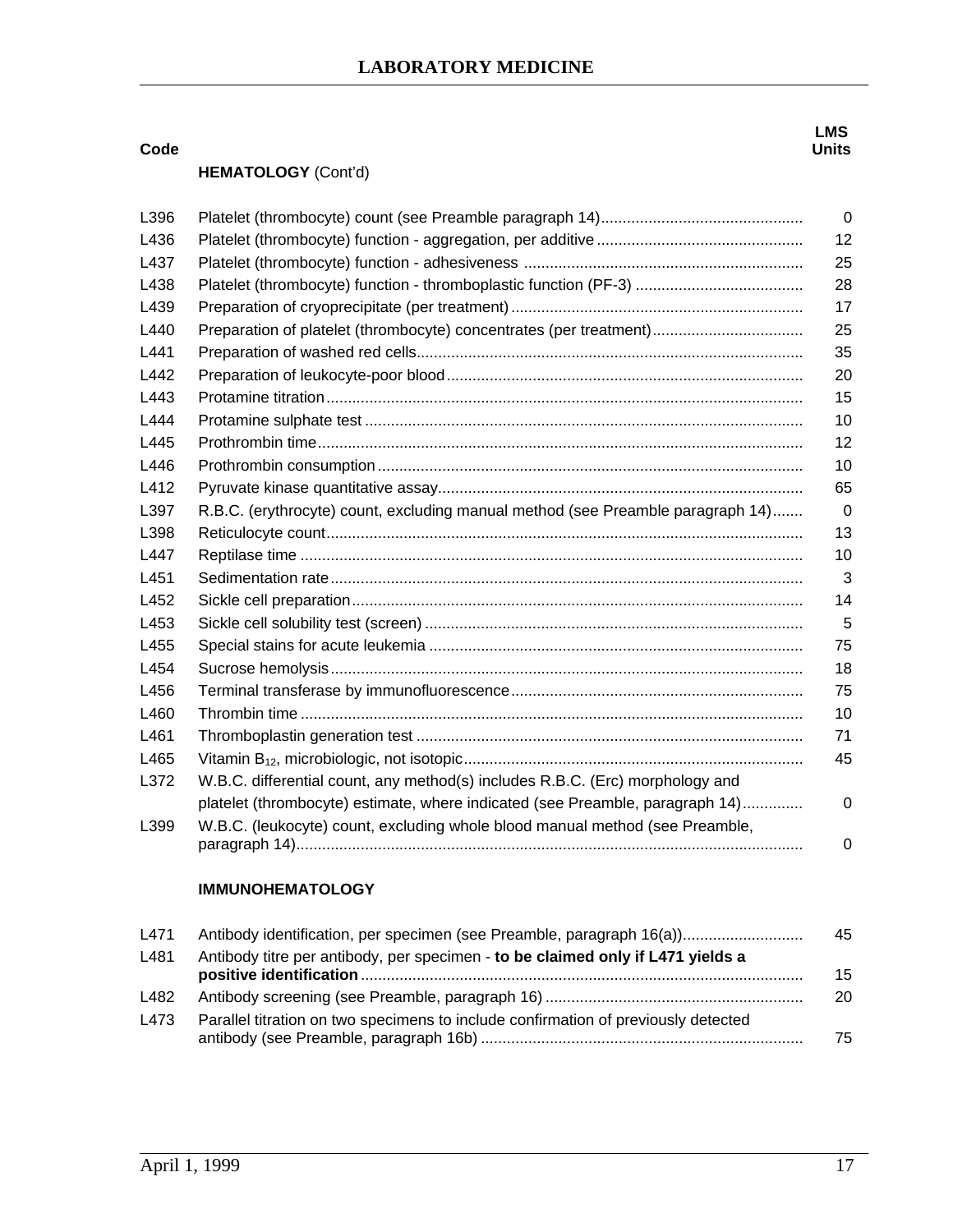| Code |                                  | LMS.<br>Units |
|------|----------------------------------|---------------|
|      | <b>IMMUNOHEMATOLOGY</b> (Cont'd) |               |
|      |                                  |               |

| L490 | 18  |
|------|-----|
| L493 | 40  |
| L494 | -8  |
| L492 | 10  |
| L495 | - 4 |

#### **IMMUNOLOGY**

| L567             |                                                                                      | 5              |
|------------------|--------------------------------------------------------------------------------------|----------------|
| L665             |                                                                                      | 6              |
| L660             |                                                                                      | 6              |
| L661             |                                                                                      | 15             |
| L560             |                                                                                      | 12             |
| L <sub>551</sub> |                                                                                      | 12             |
| L552             |                                                                                      | 12             |
| L <sub>557</sub> |                                                                                      | 12             |
| L558             |                                                                                      | 12             |
| L561             |                                                                                      | 12             |
| L <sub>553</sub> |                                                                                      | 12             |
| L554             |                                                                                      | 12             |
| L555             |                                                                                      | 12             |
| L556             |                                                                                      | 12             |
| L576             |                                                                                      | 30             |
| L568             | Double gel diffusion, qualitative (Ouchterlony) per antigen: antibodies to food      |                |
|                  | antigens (milk, wheat proteins) or fungal antigens (allergic alveolitis screening    |                |
|                  |                                                                                      | 5              |
| L <sub>575</sub> | Gammopathy Screen by immunoelectrophoresis or immunofixation                         |                |
|                  |                                                                                      | 120            |
|                  |                                                                                      | 120            |
| <b>NOTE:</b>     | Maximum one serum and one urine per patient (see Preamble, paragraph 29)             |                |
| L655             |                                                                                      | $6\phantom{1}$ |
| L <sub>550</sub> | Single gel diffusion and nephelometric quantitative assays Immunoglobulin G, A, D, M | 15             |
| <b>NOTE:</b>     | 15 LMS units applies to each of the listed immunoglobulins                           |                |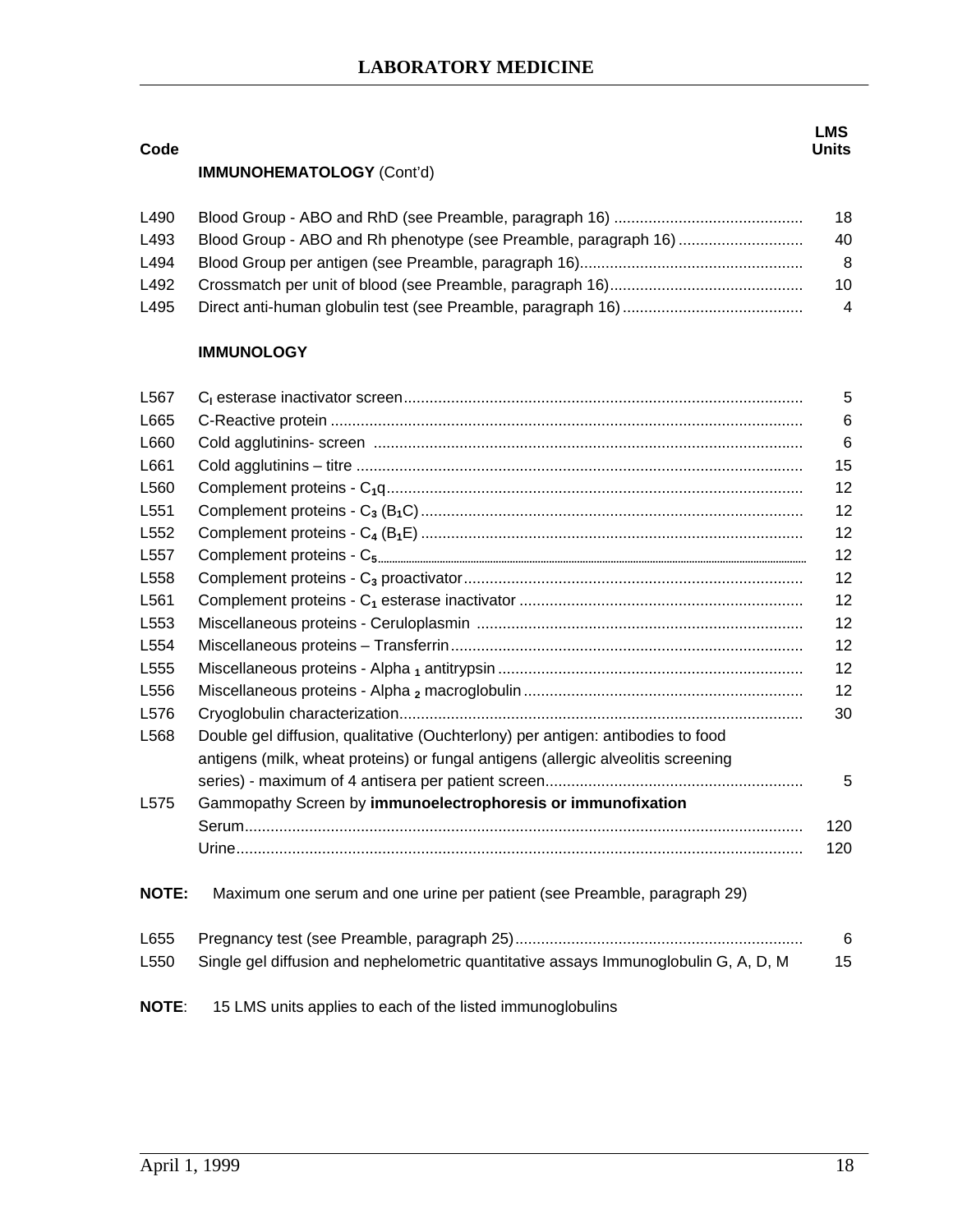|                            | <b>LMS</b>   |
|----------------------------|--------------|
|                            | <b>Units</b> |
| <b>IMMUNOLOGY</b> (Cont'd) |              |

| 6  |
|----|
| 6  |
| 15 |
| 30 |
| 20 |
| 40 |
|    |

#### **Cellular Assays**

**Code** 

|                                                                          | 200 |
|--------------------------------------------------------------------------|-----|
|                                                                          | 275 |
|                                                                          | 300 |
|                                                                          | 100 |
|                                                                          | 150 |
|                                                                          | 40  |
| Lymphocyte activation (transformation) by isotope incorporation (limited |     |
|                                                                          | 200 |
|                                                                          | 200 |
|                                                                          | 200 |
|                                                                          | 300 |
|                                                                          | 200 |
|                                                                          | 30  |
|                                                                          |     |

#### **Complement** - kinetic (activity) assays

| L530 | 40 |
|------|----|
| L531 | 60 |

#### **Fluorescent Antibody Tests (Immunofluorescent Studies)**

 Tests for serum antibodies to tissue and cell components (Codes L535 and L544) should be claimed per type of tissue section examined and per serum dilution used, irrespective of number of antibodies identified, maximum, four slides.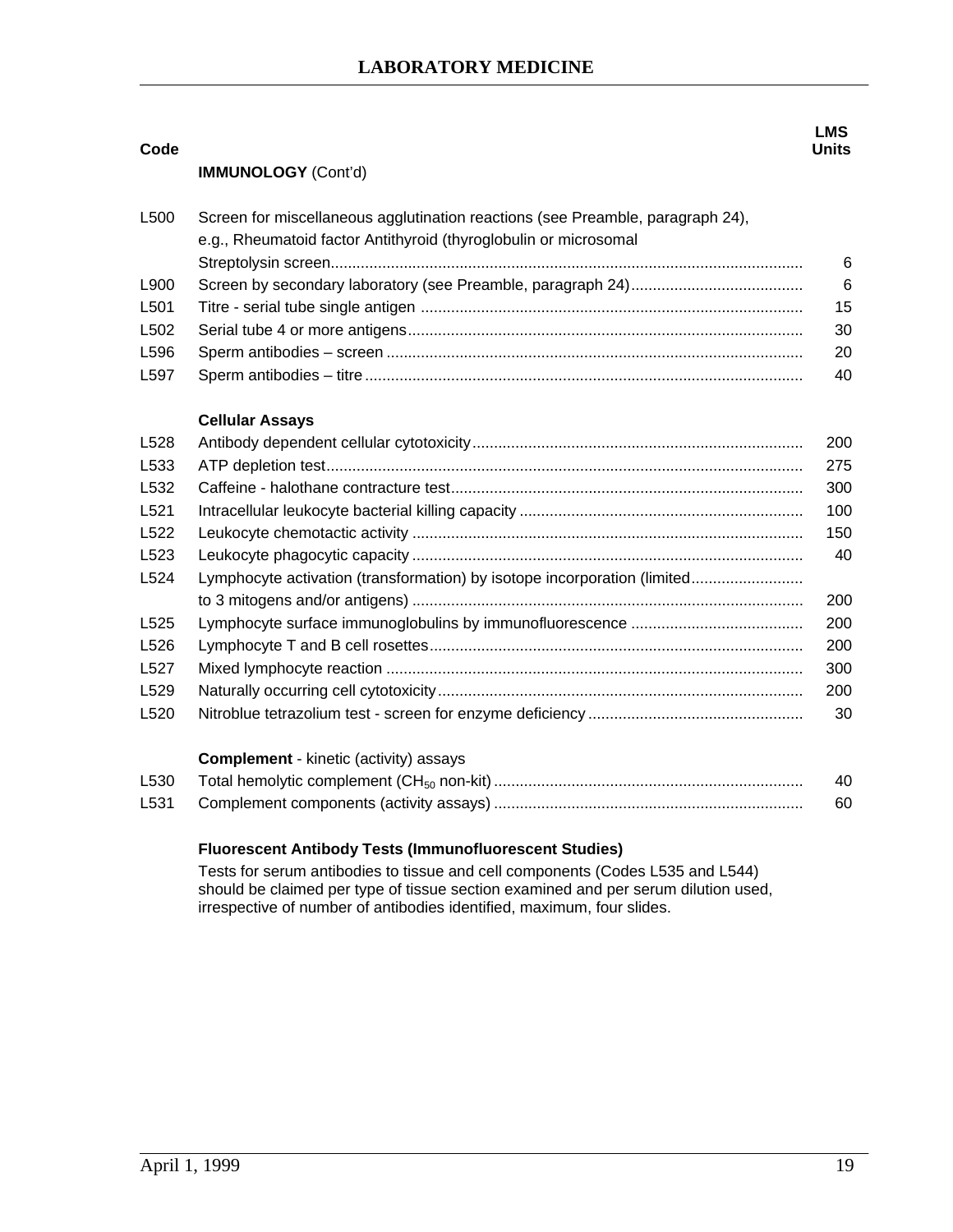| Code<br>Fluorescent Antibody Tests (Immunofluorescent Studies) (Cont'd)<br>L544<br>Antinuclear by secondary laboratory (see Preamble, paragraph 24)<br>L944<br>L535<br>Antimitochondrial<br>Antithyroid<br>Antiadrenal<br>antismooth muscle<br>Antiparietal | <b>Units</b><br>35<br>35<br>50 |
|-------------------------------------------------------------------------------------------------------------------------------------------------------------------------------------------------------------------------------------------------------------|--------------------------------|
|                                                                                                                                                                                                                                                             |                                |
|                                                                                                                                                                                                                                                             |                                |
|                                                                                                                                                                                                                                                             |                                |
|                                                                                                                                                                                                                                                             |                                |
|                                                                                                                                                                                                                                                             |                                |
|                                                                                                                                                                                                                                                             |                                |
|                                                                                                                                                                                                                                                             |                                |
|                                                                                                                                                                                                                                                             |                                |
|                                                                                                                                                                                                                                                             |                                |
| Antiskin                                                                                                                                                                                                                                                    |                                |
| Antisperm                                                                                                                                                                                                                                                   |                                |
| Protein deposition in tissues (per tissue examined, any number of antisera, e.g.,<br>L545<br>Immunoglobulin, complement component, fibrinogen and pathogens, etc.)                                                                                          | 75                             |
| <b>Histocompatibility Testing</b>                                                                                                                                                                                                                           |                                |
| L582                                                                                                                                                                                                                                                        | 150                            |
| L581                                                                                                                                                                                                                                                        | 50                             |
| L583                                                                                                                                                                                                                                                        | 50                             |
| L580                                                                                                                                                                                                                                                        | 200                            |
| <b>Microbial Immunology</b>                                                                                                                                                                                                                                 |                                |
| L659                                                                                                                                                                                                                                                        | 25                             |
| L662                                                                                                                                                                                                                                                        | 20                             |
| L663                                                                                                                                                                                                                                                        | 30                             |
| L664                                                                                                                                                                                                                                                        | 50                             |
| L <sub>503</sub>                                                                                                                                                                                                                                            | 25                             |
| Heterophile antibodies-screen (slide or single tube) with or without absorption<br>L668                                                                                                                                                                     | 5                              |
| Heterophile antibodies - with absorption by guinea pig kidney or ox cells, multiple tube<br>L670<br>titres (Paul Bunnell)                                                                                                                                   | 30                             |
| Non-cultural direct bacterial antibody or antigen assays by fluorescence, agglutination or<br>L667<br>ELISA techniques. Not to be claimed with any of the codes listed under cultures and not                                                               | 12                             |
| L682                                                                                                                                                                                                                                                        | $\overline{4}$                 |
| Non-cultural indirect antibody or antigen assays by fluorescence, agglutination or ELISA<br>L683                                                                                                                                                            |                                |
| L684                                                                                                                                                                                                                                                        | 15                             |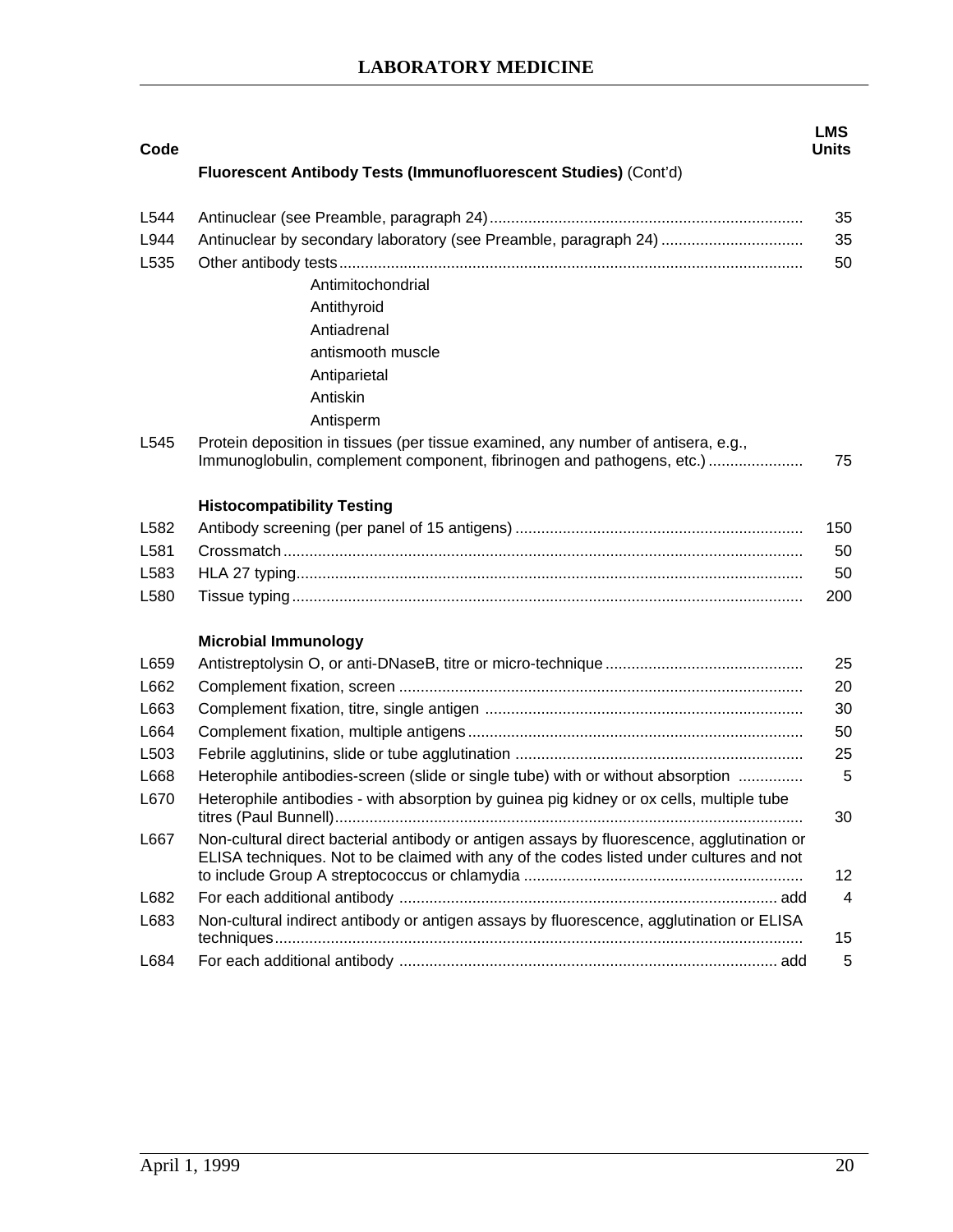| L319 | Hepatitis associated antigen or antibody immunoassay - per assay, e.g., hepatitis B<br>surface antigen or antibody, hepatitis B core antibody, hepatitis A antibody (see | 28         |
|------|--------------------------------------------------------------------------------------------------------------------------------------------------------------------------|------------|
| L919 | Hepatitis associated antigen or antibody immunoassay by secondary Laboratory per                                                                                         | 28         |
| N.C. |                                                                                                                                                                          | <b>NAB</b> |
| L685 |                                                                                                                                                                          | 200        |
| L686 | Leukocyte phenotyping by monoclonal antibodies - each additional antibody, to a                                                                                          | 15         |
| L658 |                                                                                                                                                                          | 6          |
| N.C. |                                                                                                                                                                          | 5          |
| L680 |                                                                                                                                                                          | 40         |
| L681 | Virus antibodies - sucrose gradient separation of IgM plus inhibition test                                                                                               | 90         |
| L679 | Virus antibodies - hemagglutination inhibition or ELISA technique                                                                                                        | 30         |
|      |                                                                                                                                                                          |            |

**NOTE**: not to be used for AIDS testing

#### **Miscellaneous**

|  | - 5 |
|--|-----|
|  | -30 |
|  | - 5 |
|  | -10 |
|  |     |

**Radioimmunoassay** - see listings under Immunoassays modifiers (units in addition to units for the basic test where applicable - immunologic procedures)

| L610 |                                                                                           |    |
|------|-------------------------------------------------------------------------------------------|----|
| L611 | Radio-modification of standard technique utilizing isotope labelled reagents, e.g., anti- | 50 |

- immunoelectrophoresis
- double diffusion
- radial diffusion

| <b>NOTE:</b> | Radio-modifications other than specifically listed under code L611 are not a benefit as |
|--------------|-----------------------------------------------------------------------------------------|
|              | such until approved by the Ministry of Health                                           |

| N.C. | <b>NAB</b> |
|------|------------|
|      | <b>NAB</b> |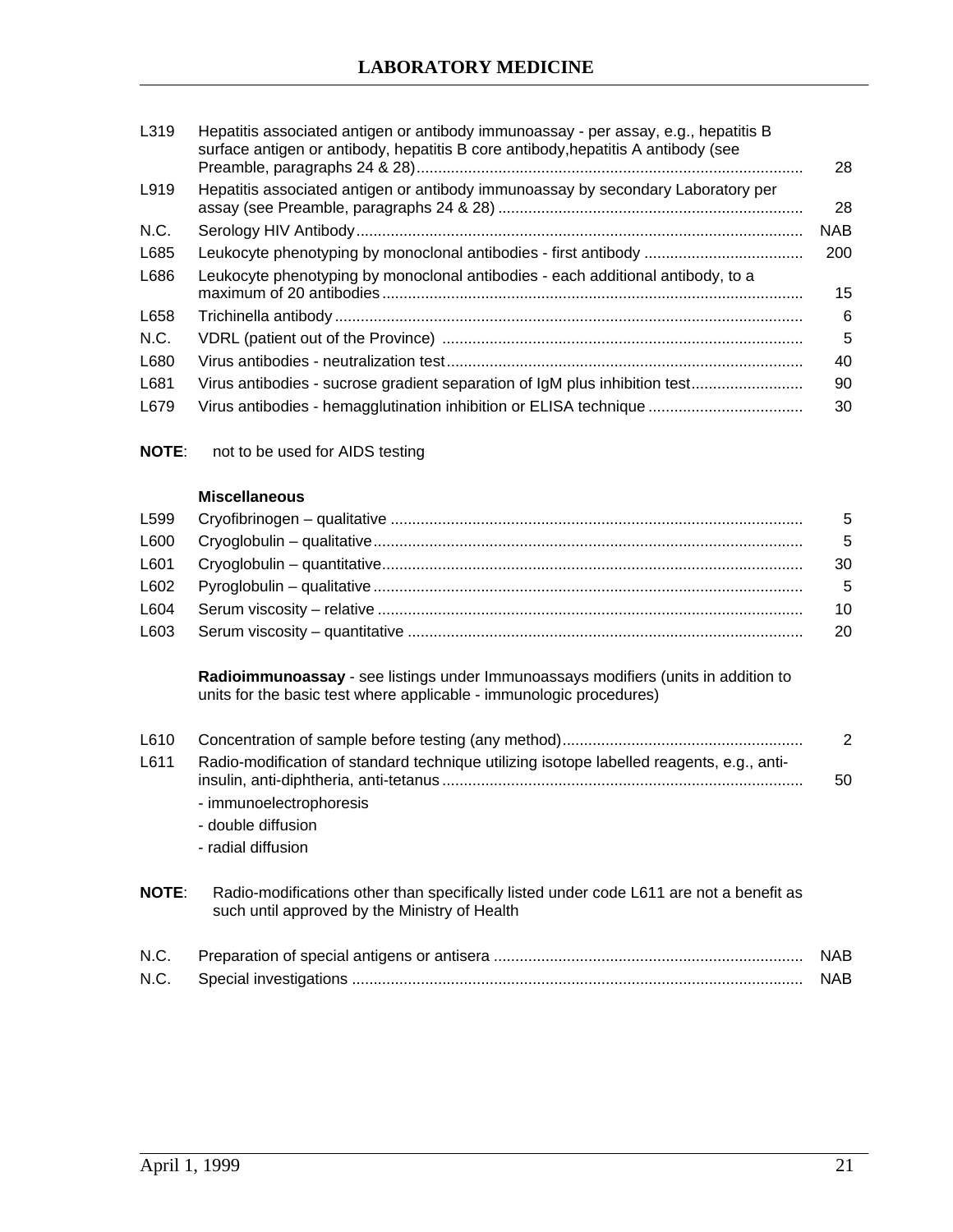#### **MICROBIOLOGY**

| L620 |                                                                                                                                                           | 40             |
|------|-----------------------------------------------------------------------------------------------------------------------------------------------------------|----------------|
| L623 | Antibiotic sensitivity - M.I.C. - one antibiotic, tube or agar dilution (see Preamble,                                                                    | 25             |
|      | <b>Cultures</b>                                                                                                                                           |                |
| L624 | Blood (including ærobic, anærobic, subcultures, smears) per bottle                                                                                        | 30             |
| L625 | Cervical, vaginal, including GC culture, Gram smear, yeast identification (e.g., Germ<br>tube) - not to be charged with L627 (see Preamble, paragraph 12) | 25             |
| L622 |                                                                                                                                                           | 30             |
| L640 |                                                                                                                                                           | 6              |
| L639 |                                                                                                                                                           | 28             |
| L626 | Fungus, including KOH preparation and smear - not to be charged with L625                                                                                 | 20             |
| L627 | GC culture and smear - not to be charged with L625 (see Preamble, paragraph 12)                                                                           | 20             |
| L628 |                                                                                                                                                           | 25             |
| L629 |                                                                                                                                                           | 22             |
| L630 | Stool culture including the necessary agglutinations and culture for campylobacter                                                                        | 34             |
| L635 | Pathogenic E. coli (as sole procedure in infants only, such as fluorescent staining, not                                                                  | 5              |
| L631 |                                                                                                                                                           | 55             |
| L641 | Urine, screening, actual culture without identification (see Preamble, paragraph 6)                                                                       | $\overline{7}$ |
| L633 | Urine, pour plate or Miles-Misra quantitative (see Preamble, paragraph 6)                                                                                 | 20             |
| L634 | Urine calibrated volume to include plate, turbidimetric or photometric techniques (See                                                                    | 25             |
| L637 |                                                                                                                                                           | 50             |
|      |                                                                                                                                                           |                |

#### **NOTE: The above fee codes include cultures and antibiotic sensitivity testing when indicated.**

|  | 100 |
|--|-----|
|  | 13  |
|  | - 8 |
|  | -18 |
|  | -18 |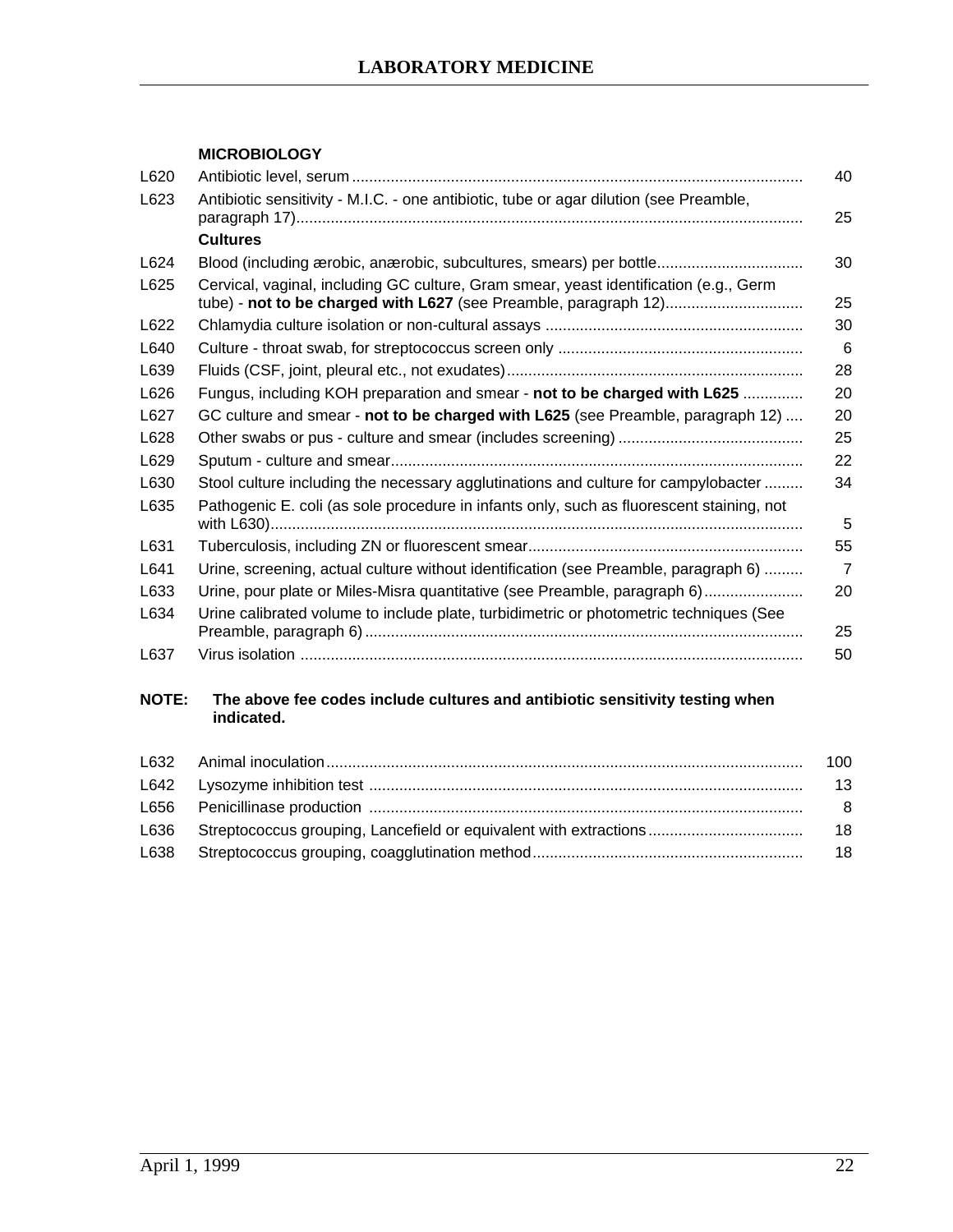#### **Microscopy**

|                                                                                   | 10  |
|-----------------------------------------------------------------------------------|-----|
|                                                                                   | 40  |
|                                                                                   | 60  |
|                                                                                   | 65  |
|                                                                                   | 130 |
| Parasites and ova - faeces concentration (see Preamble, paragraph 12)             | 25  |
|                                                                                   | 25  |
|                                                                                   | 5   |
| Smear only, Gram or Papanicolaou stain, as sole procedure (not with L624 to L634) | 5   |
|                                                                                   | 14  |
| Wet preparation - for fungus, trichomonas, parasites (see Preamble, paragraph 12) | 3   |
|                                                                                   |     |

#### **ANATOMICAL PATHOLOGY, HISTOLOGY AND CYTOLOGY**

**NOTE**: Do not claim L700 in addition to codes L701 to L731, or L800 - L848,or L900 - L944 inclusive. The items listed in this section include only the technical component of the various items listed. The professional component for each item where applicable is listed in the Schedule of Benefits for Physicians Services (refer to paragraph 30 in Preamble)

#### **Chromosome Analysis**

|  | 70  |
|--|-----|
|  | 300 |
|  | 475 |

#### **Cytology and Histology**

| L704 |                                                                                           | 8   |
|------|-------------------------------------------------------------------------------------------|-----|
| L726 | Analytical electron microscopy - elemental detection, mapping or electron diffraction per | 40  |
| L705 |                                                                                           | 32  |
| L706 |                                                                                           | 14  |
| L707 |                                                                                           | 8   |
| L713 | Cervicovaginal specimen (including all types of cellular abnormality,                     | 20  |
| L710 |                                                                                           | 13  |
| L717 |                                                                                           | 225 |
|      |                                                                                           |     |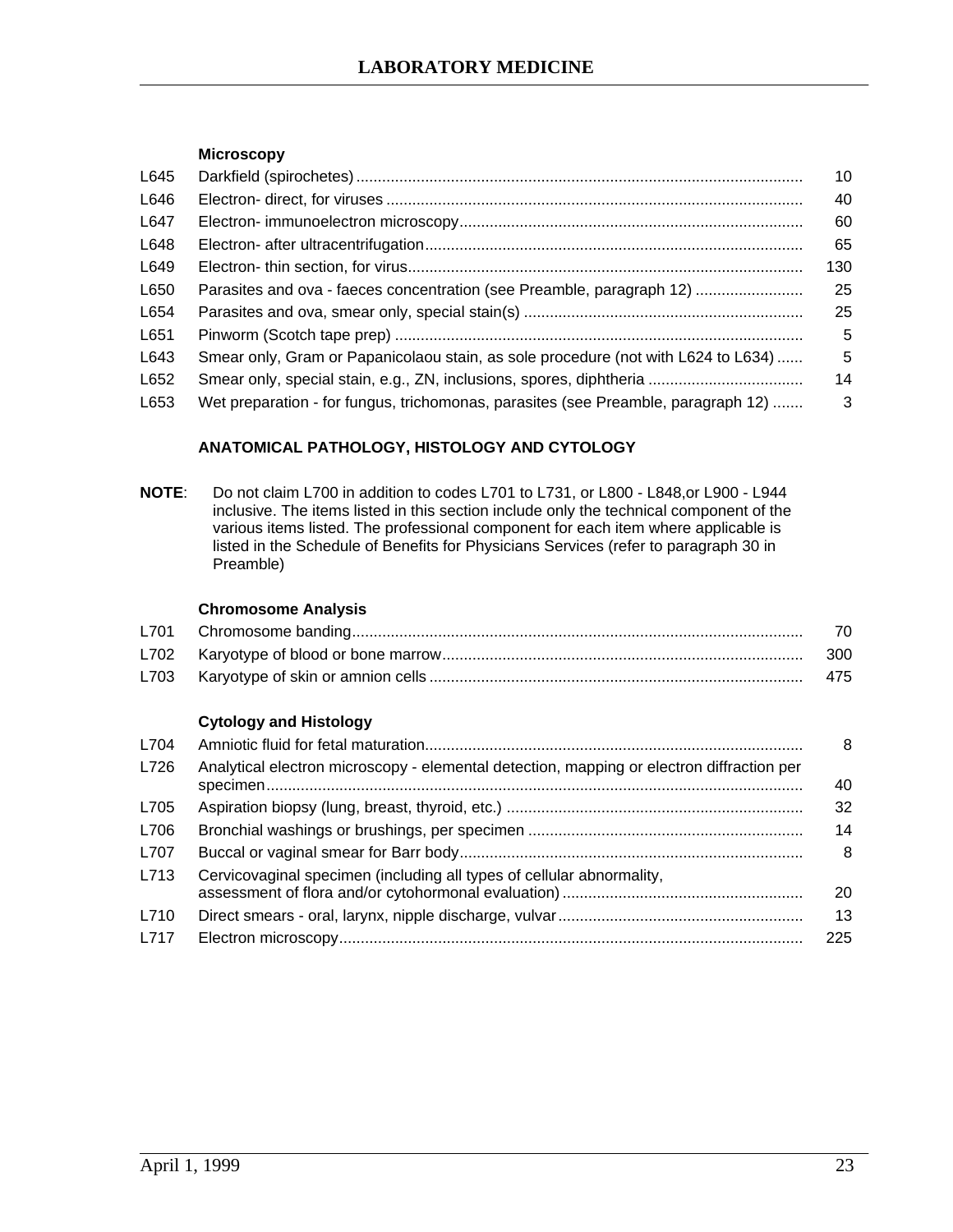| L708 |                                                                                 | 14             |
|------|---------------------------------------------------------------------------------|----------------|
| L709 |                                                                                 | 33             |
| L711 | Fluids (pleural, ascitic, cystic, aspirate, pericardial, joint, CSF, and urine) | 13             |
| L712 |                                                                                 | 8              |
| L728 |                                                                                 | 40             |
| L729 |                                                                                 | 13             |
| L731 | Immunoperoxidase technique - per label (maximum of 3 per patient)               | 75             |
| L723 |                                                                                 | 250            |
| L724 | Metabolic bone study - kinetic assessment including fluorescent label studies   | 30             |
| L730 |                                                                                 | 75             |
| L727 |                                                                                 | 50             |
| L721 | Operative consultation - with or without frozen section (up to three specimens) | 15             |
| L722 |                                                                                 | 8              |
| L714 |                                                                                 | 8              |
| L715 |                                                                                 | 3              |
| L718 | Seminal fluid examination (complete) - (see Preamble, paragraph 20)             | 22             |
| L719 |                                                                                 | $\overline{7}$ |
| L716 |                                                                                 | 14             |
| L720 |                                                                                 | 32             |
| L725 |                                                                                 | 75             |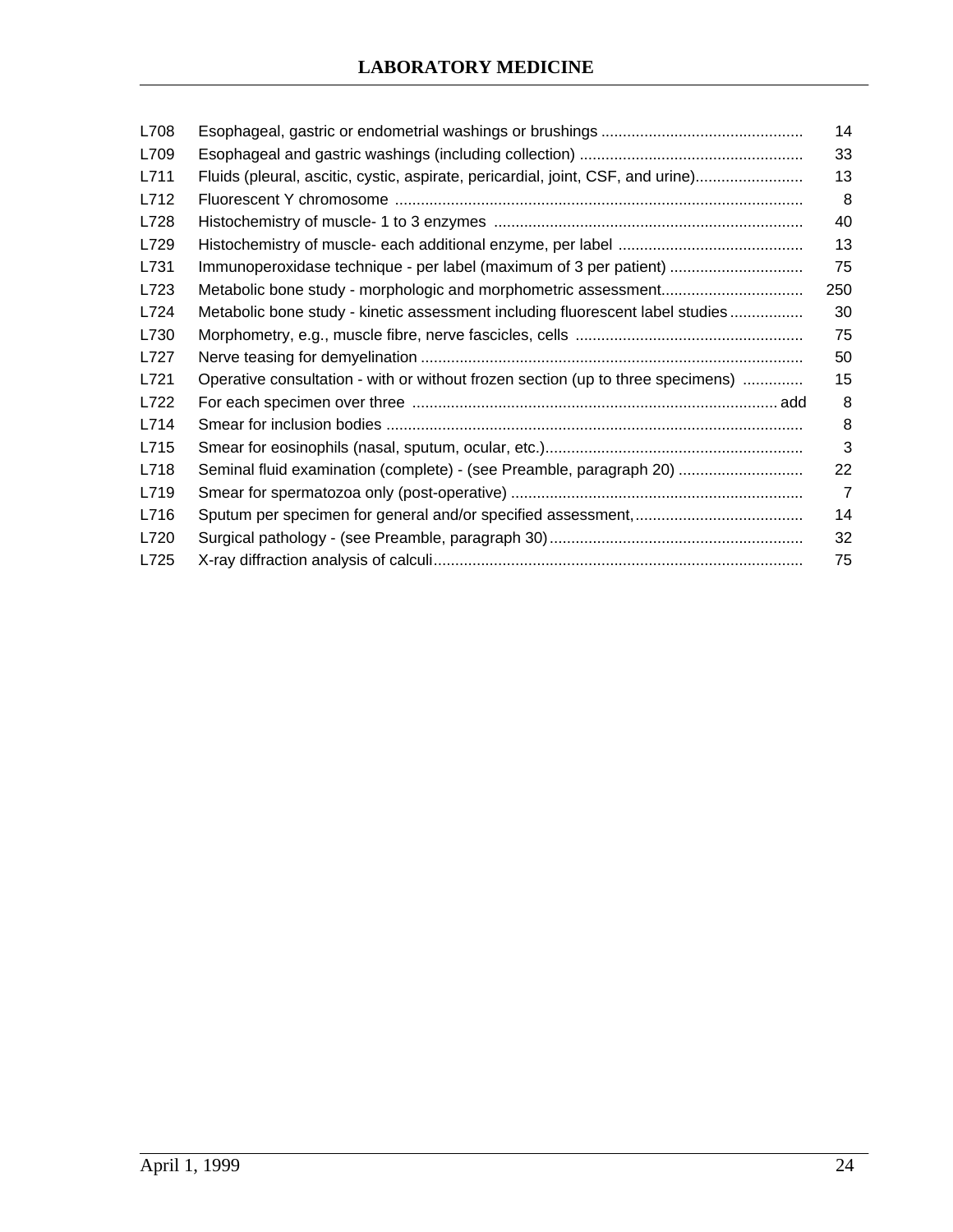# L-CODES

# NUMERIC LISTING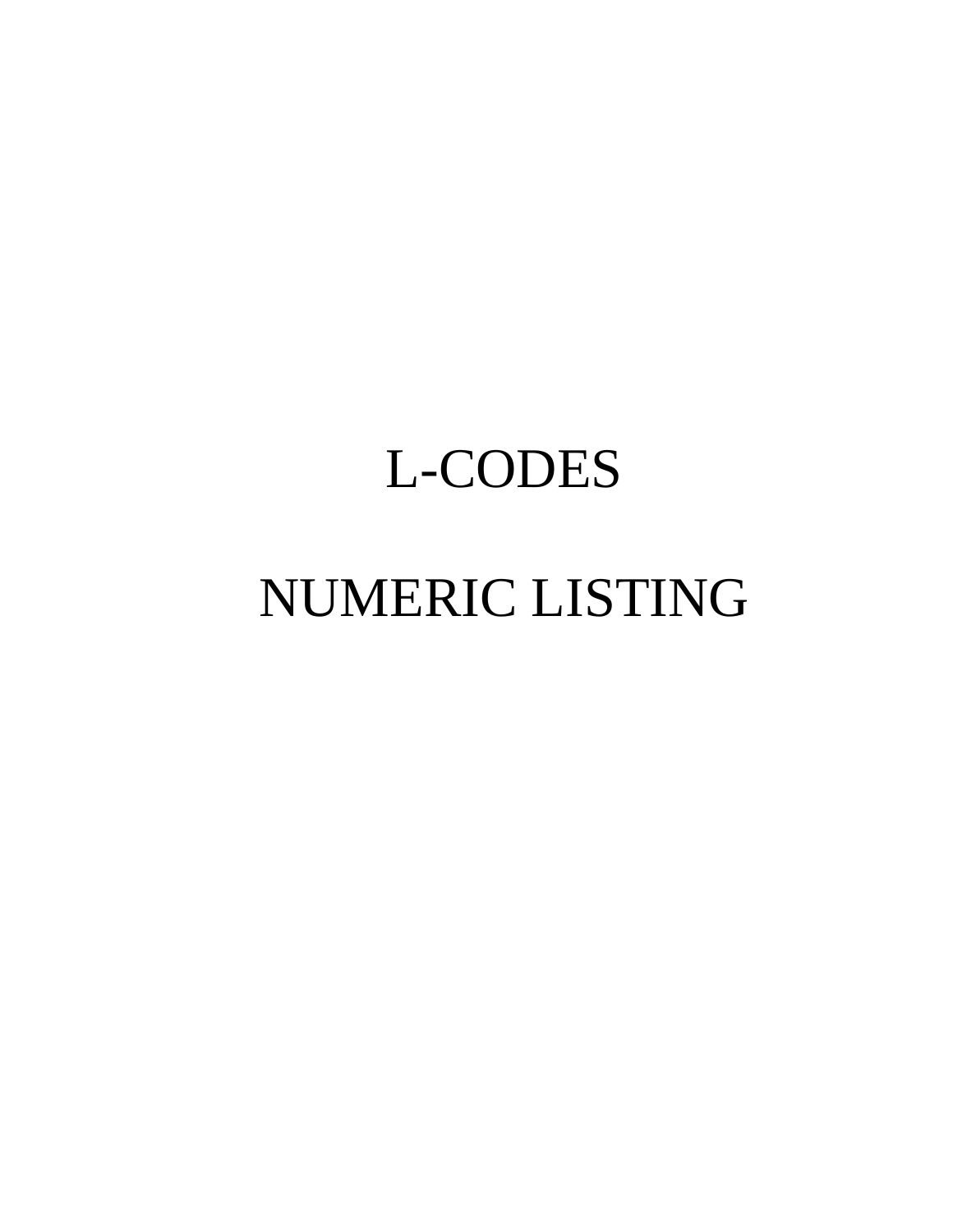| Code | LMS                     | Page(s)                  | Code | <b>LMS</b> | Page(s)        |
|------|-------------------------|--------------------------|------|------------|----------------|
| L001 | 3                       | 1,7                      | L047 | 15         | 8              |
| L002 | 35                      | $\overline{7}$           | L048 | 25         | 8              |
| L003 | 32                      | $\overline{7}$           | L049 | 16         | 8              |
| L004 | 3                       | $\overline{7}$           | L050 | 60         | 8              |
| L005 | 5                       | $\overline{7}$           | L051 | 80         | 8              |
| L006 | 25                      | $\overline{7}$           | L052 | 19         | 8              |
| L008 | 45                      | $\overline{\mathbf{7}}$  | L053 | 5          | 8              |
| L009 | 30                      | $\overline{\mathcal{I}}$ | L054 | 33         | 8              |
| L010 | 120                     | $\overline{7}$           | L055 | 5          | 5, 8, 11       |
| L011 | 15                      | $\overline{7}$           | L056 | 14         | 8              |
| L012 | 30                      | $\overline{7}$           | L057 | 30         | 8              |
| L013 | 200                     | $\overline{7}$           | L058 | 50         | 9              |
| L014 | 33                      | $\boldsymbol{7}$         | L059 | 25         | $\overline{7}$ |
| L015 | 39                      | 8                        | L060 | 15         | 9              |
| L016 | 20                      | 8                        | L061 | 5          | 9              |
| L017 | 50                      | 8                        | L062 | 22         | 9              |
| L018 | 5                       | 8                        | L063 | 40         | 9              |
| L019 | 25                      | 8                        | L064 | 35         | 9              |
| L021 | 75                      | 8                        | L065 | 26         | 9              |
| L026 | 35                      | 8                        | L066 | 5          | 9              |
| L027 | 60                      | 8                        | L067 | 5          | 9              |
| L028 | $\overline{\mathbf{4}}$ | 8                        | L068 | 15         | 9              |
| L029 | 3                       | 8                        | L069 | 8          | 9              |
| L030 | 5                       | 8                        | L070 | 34         | 9              |
| L031 | 10                      | 8                        | L071 | 40         | 8              |
| L032 | 8                       | 11                       | L072 | 45         | 9              |
| L033 | 8                       | 12                       | L073 | 17         | 13             |
| L034 | $\overline{7}$          | 12                       | L074 | 40         | 9              |
| L035 | 17                      | 12                       | L075 | 30         | 9              |
| L036 | 3                       | 3, 12                    | L076 | 35         | 9              |
| L037 | 20                      | 8                        | L077 | 35         | 9              |
| L038 | 15                      | 8                        | L078 | 68         | 9              |
| L039 | 14                      | 8                        | L079 | 72         | 9              |
| L040 | 35                      | 8                        | L080 | 26         | 6, 9           |
| L041 | 40                      | 8                        | L085 | 36         | 6, 9, 12       |
| L044 | 200                     | $\overline{\mathbf{7}}$  | L086 | 50         | 6, 9, 12       |
| L045 | 5                       | 8                        | L092 | 35         | 9              |
| L046 | 20                      | 8                        | L093 | 22         | 10             |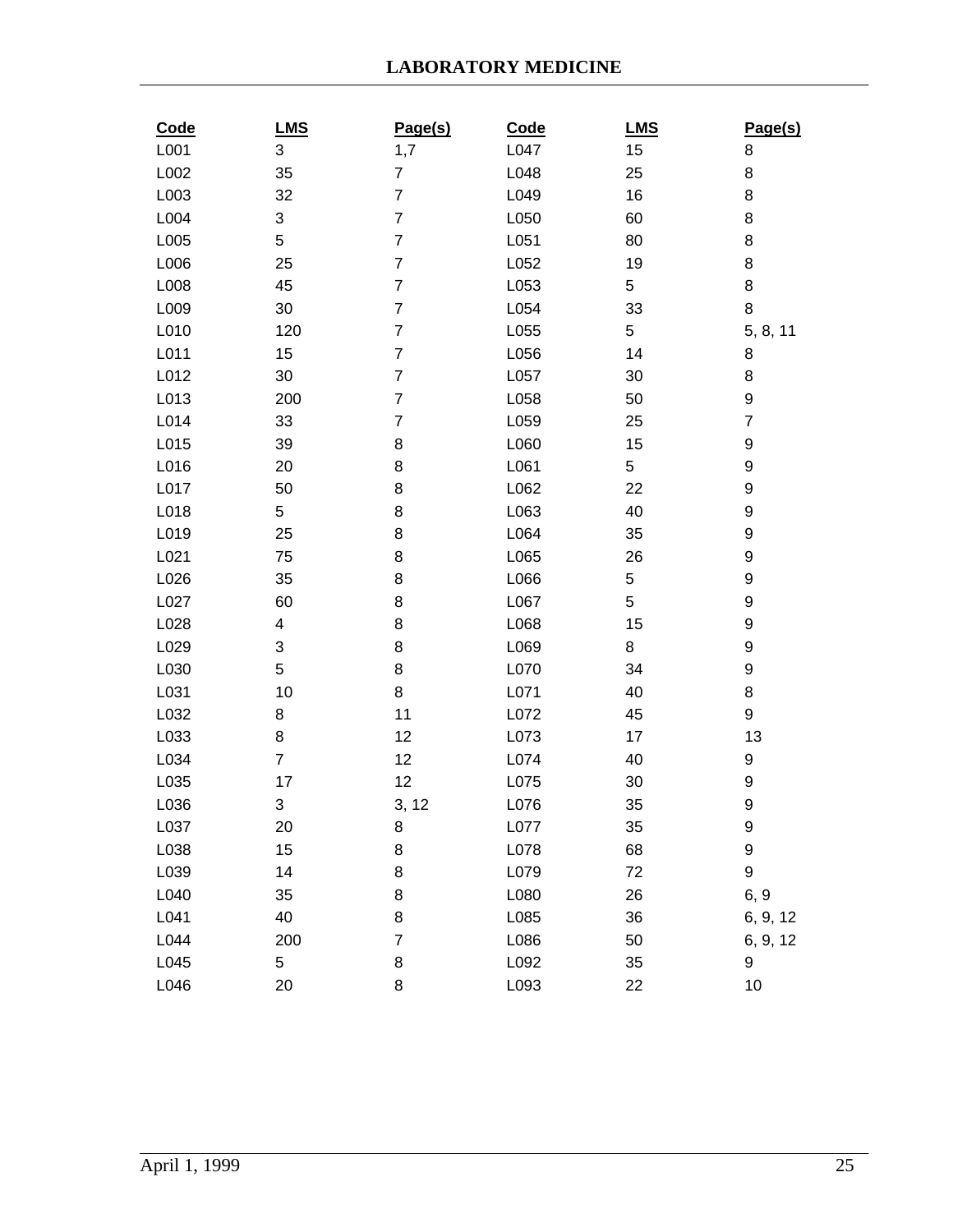| Code | LMS            | Page(s) | Code | <b>LMS</b> | Page(s)   |
|------|----------------|---------|------|------------|-----------|
| L094 | 40             | 9       | L136 | 40         | 10        |
| L095 | 72             | 9       | L137 | 21         | 10        |
| L096 | 92             | 9       | L139 | 34         | 10        |
| L097 | 6              | 9       | L141 | 15         | 10        |
| L098 | 6              | 9       | L142 | 6          | 10        |
| L099 | 25             | 9       | L143 | 22         | 10        |
| L101 | 60             | 10      | L145 | 27         | 10        |
| L103 | 24             | 2, 10   | L146 | 10         | 10        |
| L104 | 30             | 2, 10   | L147 | 29         | 11        |
| L105 | 16             | 9       | L148 | 40         | 11        |
| L106 | 65             | 9       | L149 | 15         | 11        |
| L107 | 5              | 9       | L150 | 22         | 11        |
| L109 | $\overline{7}$ | 9       | L151 | 16         | 11        |
| L110 | 10             | 10      | L152 | 30         | 11        |
| L111 | 5              | 2, 10   | L153 | 20         | 5, 11     |
| L112 | 3              | 10      | L154 | 50         | 11        |
| L113 | 10             | 9       | L155 | 100        | 11        |
| L114 | 20             | 10      | L156 | 40         | 8, 11, 13 |
| L115 | 60             | 10      | L157 | 10         | 11        |
| L116 | 40             | 10      | L159 | 35         | 11        |
| L117 | 18             | 10      | L160 | 35         | 11        |
| L118 | 90             | 10      | L161 | 35         | 11        |
| L119 | 15             | 10      | L165 | 5          | 11        |
| L121 | 9              | 10      | L166 | 15         | 11        |
| L122 | 50             | 10      | L167 | 10         | 11        |
| L123 | 9              | 10      | L168 | 30         | 11        |
| L124 | 10             | 10      | L169 | 75         | 11        |
| L125 | 34             | 10      | L170 | 90         | 11        |
| L126 | 40             | 10      | L171 | 21         | 11        |
| L127 | 34             | 10      | L172 | 21         | 11        |
| L128 | 80             | 10      | L173 | 25         | 11        |
| L129 | 25             | 10      | L174 | 30         | 11        |
| L130 | 90             | 10      | L175 | 40         | 11        |
| L131 | 150            | 10      | L180 | 25         | 11        |
| L132 | 25             | 10      | L181 | 3          | 11        |
| L135 | 40             | 10      | L182 | 15         | 11        |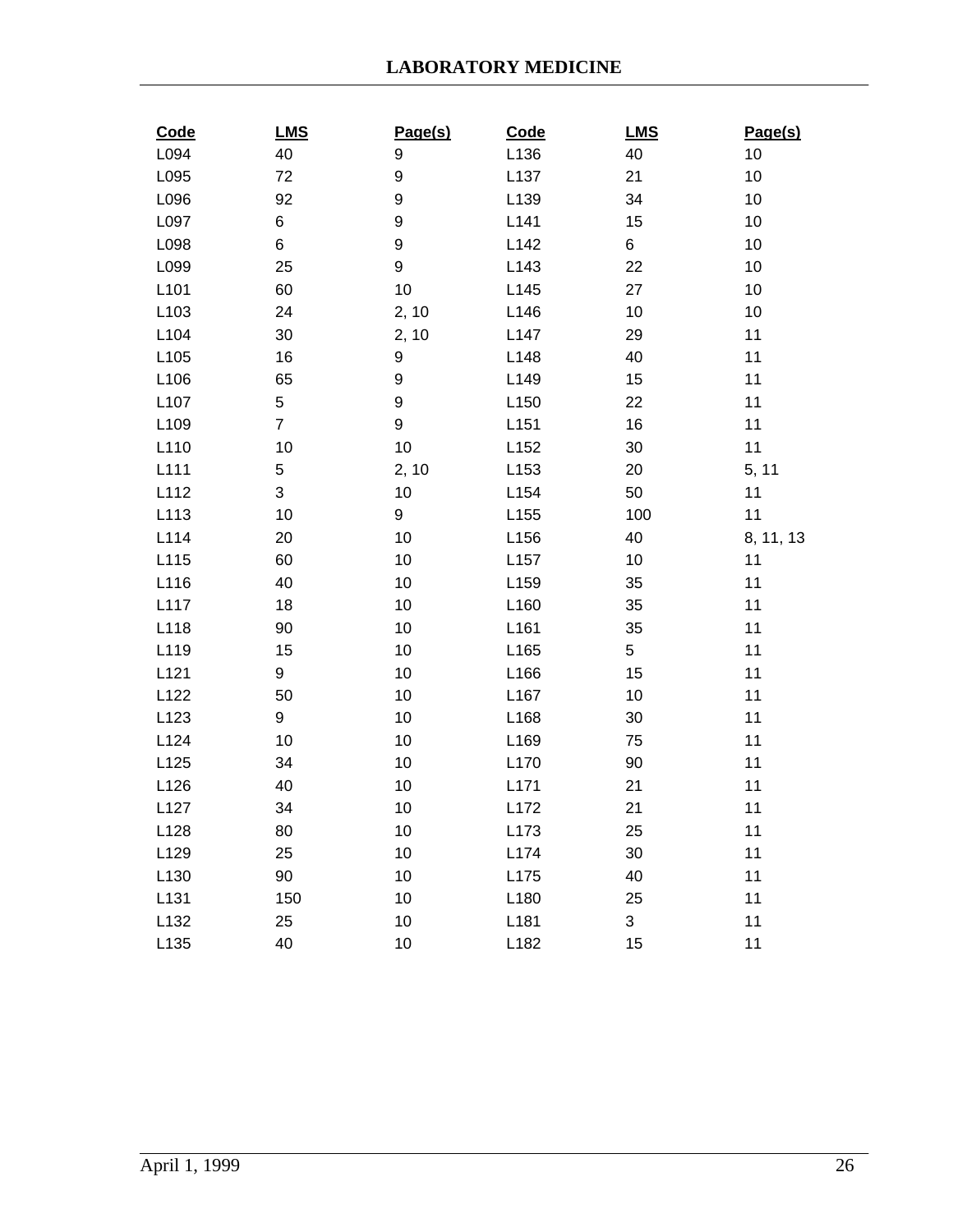| Code             | LMS | Page(s) | Code | LMS            | Page(s)   |
|------------------|-----|---------|------|----------------|-----------|
| L183             | 10  | 11      | L225 | 5              | 3, 8      |
| L184             | 40  | 11      | L226 | 5              | 13        |
| L185             | 40  | 11      | L227 | 20             | 13        |
| L187             | 6   | 12      | L228 | 21             | 13        |
| L188             | 30  | 12      | L229 | 27             | 13        |
| L189             | 15  | 12      | L240 | 15             | 13        |
| L190             | 15  | 12      | L243 | 5              | 5, 11, 13 |
| L <sub>191</sub> | 5   | 12      | L244 | 22             | 13        |
| L192             | 29  | 12      | L250 | 15             | 13        |
| L193             | 30  | 12      | L251 | 5              | 13        |
| L194             | 5   | 12      | L252 | 5              | 13        |
| L195             | 35  | 12      | L253 | 5              | 2, 13     |
| L196             | 15  | 12      | L254 | $\overline{c}$ | 13        |
| L197             | 10  | 12      | L256 | 15             | 13        |
| L198             | 25  | 12      | L257 | 35             | 13        |
| L199             | 25  | 9       | L260 | 30             | 13        |
| L200             | 10  | 12      | L261 | 60             | 13        |
| L <sub>201</sub> | 60  | 12      | L265 | 6              | 13        |
| L202             | 75  | 12      | L266 | 25             | 13        |
| L203             | 90  | 12      | L267 | $\overline{7}$ | 13        |
| L204             | 5   | 12      | L299 | ${\sf IC}$     | 13        |
| L205             | 70  | 12      | L300 | 120            | 14        |
| L206             | 80  | 12      | L301 | 120            | 14        |
| L208             | 5   | 12      | L302 | 60             | 14        |
| L209             | 15  | 12      | L303 | 35             | 5, 14     |
| L210             | 27  | 13      | L304 | 40             | 14        |
| L211             | 35  | 12      | L305 | 75             | 14        |
| L212             | 35  | 12      | L306 | 28             | 14        |
| L213             | 35  | 12      | L307 | 120            | 14        |
| L215             | 18  | 13      | L309 | 60             | 14        |
| L216             | 30  | 13      | L310 | 55             | 14        |
| L220             | 5   | 13      | L311 | 75             | 5, 14     |
| L221             | 12  | 13      | L312 | 50             | 14        |
| L222             | 5   | 13      | L313 | 75             | 14        |
| L223             | 5   | 13      | L315 | 28             | 14        |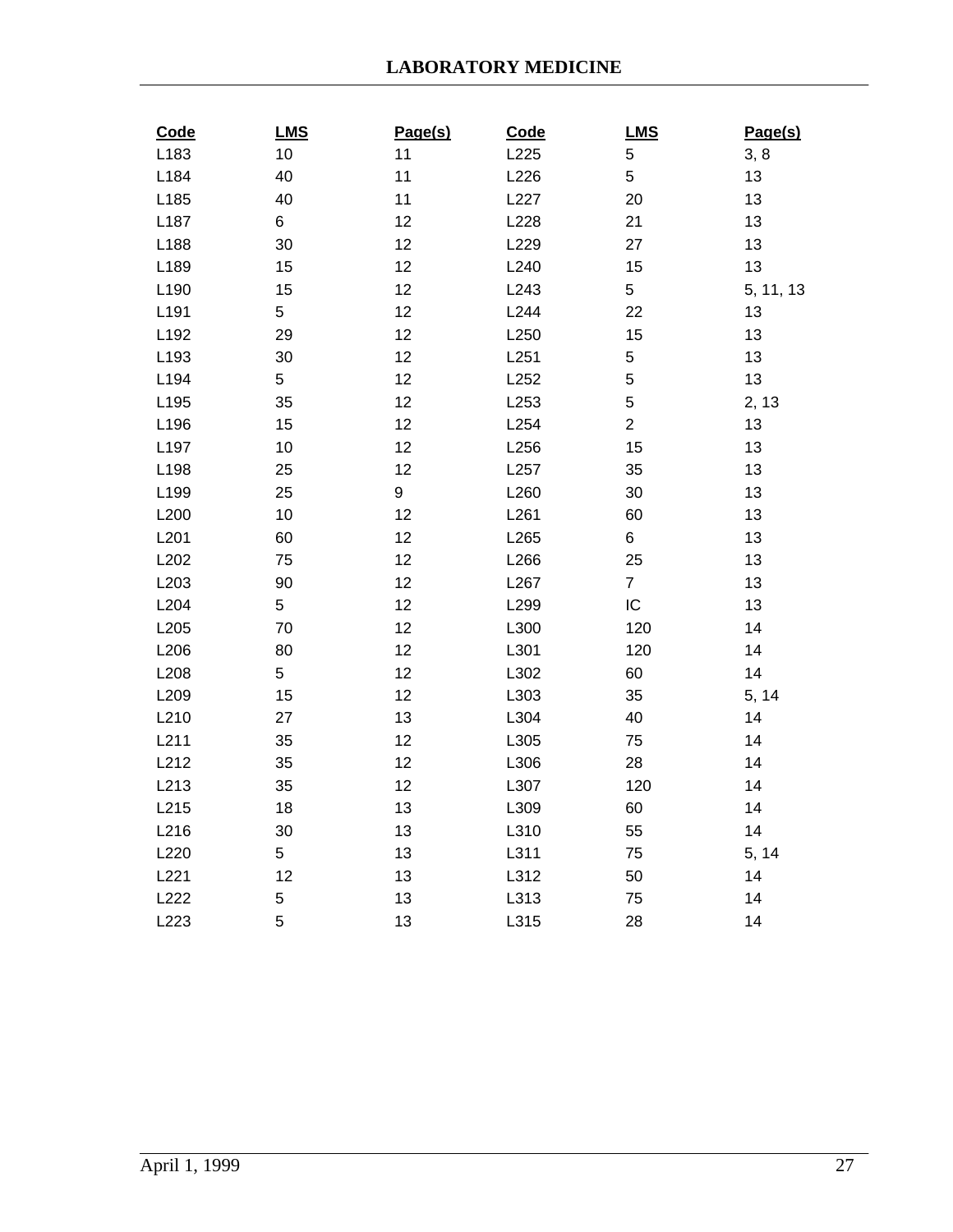| Code | LMS         | Page(s)    | Code | LMS                 | Page(s)  |
|------|-------------|------------|------|---------------------|----------|
| L316 | 75          | 14         | L373 | 55                  | 15       |
| L317 | 40          | 14         | L374 | 18                  | 15, 16   |
| L318 | 30          | 5, 14      | L375 | 11                  | 15       |
| L319 | 28          | 5, 21      | L376 | 8                   | 15       |
| L320 | 50          | 14         | L377 | 15                  | 15       |
| L321 | 28          | 14         | L378 | 15                  | 15       |
| L322 | 45          | 14         | L379 | 23                  | 16       |
| L323 | 45          | 14         | L385 | $\overline{7}$      | 16       |
| L324 | 35          | 14         | L386 | 10                  | 16       |
| L325 | 40          | 14         | L387 | $\overline{7}$      | 16       |
| L326 | 80          | 14         | L388 | 10                  | 16       |
| L327 | 24          | 14         | L389 | 6                   | 16       |
| L328 | 28          | 15         | L390 | 8                   | 16       |
| L329 | 28          | 10, 14, 15 | L391 | 18                  | 16       |
| L330 | 120         | 15         | L393 | 16                  | 3, 16    |
| L331 | 28          | 15         | L395 | 8                   | 16       |
| L332 | 28          | 15         | L396 | $\mathsf{O}\xspace$ | 3, 17    |
| L333 | 60          | 15         | L397 | $\mathbf 0$         | 3, 17    |
| L334 | 28          | 14         | L398 | 13                  | 17       |
| L335 | 75          | 15         | L399 | 0                   | 3, 17    |
| L336 | 0           | 15         | L400 | 20                  | $16\,$   |
| L337 | $\mathsf 0$ | 15         | L401 | 6                   | 16       |
| L338 | $\mathsf 0$ | 15         | L402 | 28                  | 16       |
| L339 | $\pmb{0}$   | 15         | L403 | 5                   | 16       |
| L340 | 28          | 15         | L404 | 16                  | 16       |
| L341 | 28          | 15         | L405 | $30\,$              | 16       |
| L342 | 50          | 15         | L406 | 5                   | 16       |
| L343 | 35          | 15         | L410 | 10                  | 16       |
| L345 | 28          | 15         | L411 | 65                  | 16       |
| L346 | 60          | 14         | L412 | 65                  | 17       |
| L347 | 40          | 14         | L415 | 15                  | 16       |
| L348 | 500         | 15         | L416 | 15                  | 16       |
| L370 | 55          | 15         | L417 | $\mathbf 0$         | 2, 3, 16 |
| L371 | 24          | 15         | L418 | $\mathsf 0$         | 2, 3, 16 |
| L372 | 0           | 2,17       | L419 | 34                  | 16       |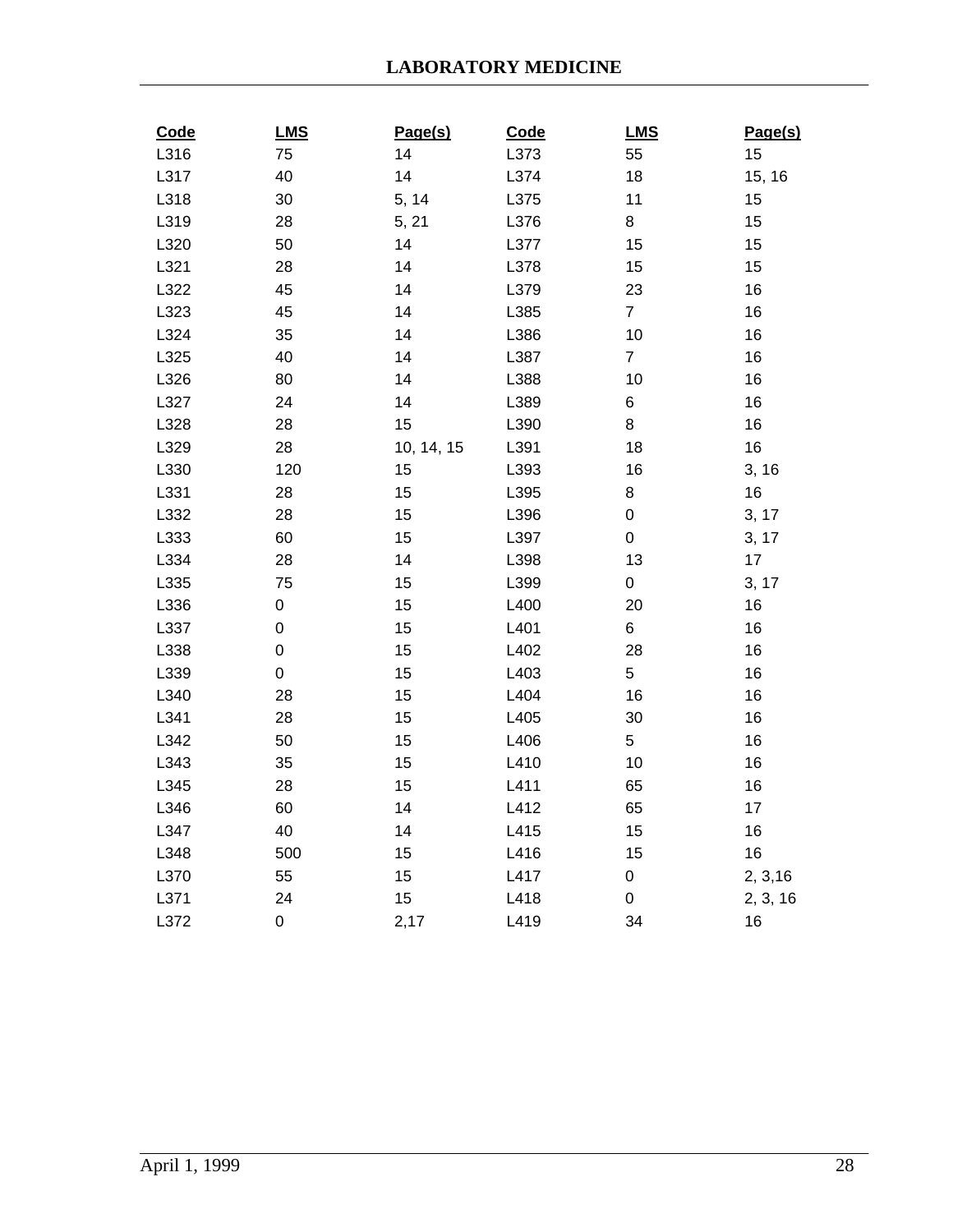| Code | <b>LMS</b> | Page(s) | Code | <b>LMS</b> | Page(s)   |
|------|------------|---------|------|------------|-----------|
| L420 | 20         | 16      | L465 | 45         | 17        |
| L421 | 6          | 16      | L471 | 45         | 4, 17     |
| L422 | 18         | 16      | L473 | 75         | 4, 17     |
| L423 | 18         | 16      | L481 | 15         | 17        |
| L424 | 11         | 16      | L482 | 20         | 4, 17     |
| L425 | 55         | 16      | L490 | 18         | 4, 18     |
| L430 | 18         | 15, 16  | L492 | 10         | 4, 18     |
| L431 | 18         | 16      | L493 | 40         | 4, 18     |
| L432 | 15         | 16      | L494 | 8          | 4, 18     |
| L433 | 55         | 16      | L495 | 4          | 4, 18     |
| L434 | 55         | 16      | L500 | 6          | 5, 19     |
| L435 | 50         | 16      | L501 | 15         | 19        |
| L436 | 12         | 17      | L502 | 30         | 19        |
| L437 | 25         | 17      | L503 | 25         | 20        |
| L438 | 28         | 17      | L520 | 30         | 19        |
| L439 | 17         | 17      | L521 | 100        | 19        |
| L440 | 25         | 17      | L522 | 150        | 19        |
| L441 | 35         | 17      | L523 | 40         | 19        |
| L442 | 20         | 17      | L524 | 200        | 19        |
| L443 | 15         | 17      | L525 | 200        | 19        |
| L444 | 10         | 17      | L526 | 200        | 19        |
| L445 | 12         | 17      | L527 | 300        | 19        |
| L446 | 10         | 17      | L528 | 200        | 19        |
| L447 | 10         | 17      | L529 | 200        | 19        |
| L450 | 45         | 16      | L530 | 40         | 19        |
| L451 | 3          | 17      | L531 | 60         | 19        |
| L452 | 14         | 17      | L532 | 300        | 19        |
| L453 | 5          | 17      | L533 | 275        | 19        |
| L454 | 18         | 17      | L535 | 50         | 19, 20    |
| L455 | 75         | 17      | L544 | 35         | 5, 19, 20 |
| L456 | 75         | 17      | L545 | 75         | 20        |
| L460 | 10         | 17      | L550 | 15         | 6, 18     |
| L461 | 71         | 17      | L551 | 12         | 18        |
| L462 | 14         | 16      | L552 | 12         | 18        |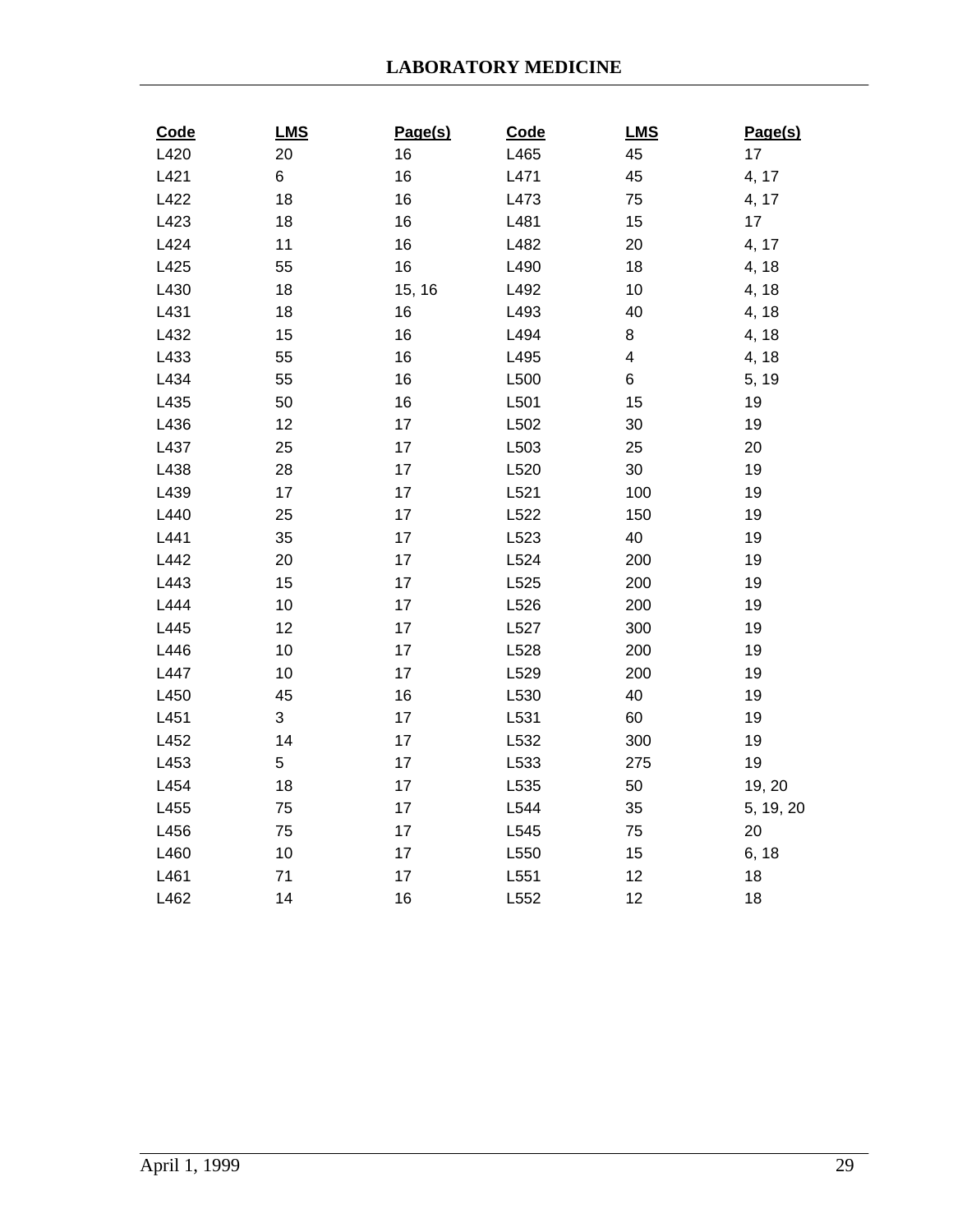| Code | <b>LMS</b>     | Page(s)  | Code | <b>LMS</b>     | Page(s)   |
|------|----------------|----------|------|----------------|-----------|
| L553 | 12             | 6, 18    | L623 | 25             | 4, 22     |
| L554 | 12             | 6, 18    | L624 | 30             | 22, 23    |
| L555 | 12             | 6, 18    | L625 | 25             | 3, 22     |
| L556 | 12             | 18       | L626 | 20             | 22        |
| L557 | 12             | 18       | L627 | 20             | 3, 22     |
| L558 | 12             | 18       | L628 | 25             | 22        |
| L560 | 12             | 18       | L629 | 22             | 22        |
| L561 | 12             | 18       | L630 | 34             | 22        |
| L567 | 5              | 18       | L631 | 55             | 22        |
| L568 | 5              | 18       | L632 | 100            | 22        |
| L575 | 120            | 5, 6, 18 | L633 | 20             | 2, 22     |
| L576 | $30\,$         | 18       | L634 | 25             | 2, 22, 23 |
| L580 | 200            | 20       | L635 | 5              | 22        |
| L581 | 50             | 20       | L636 | 18             | 22        |
| L582 | 150            | 20       | L637 | 50             | 22        |
| L583 | 50             | 20       | L638 | 18             | 22        |
| L585 | IC             | 15       | L639 | 28             | 22        |
| L596 | 20             | 19       | L640 | 6              | 22        |
| L597 | 40             | 19       | L641 | $\overline{7}$ | 2, 22     |
| L599 | 5              | 21       | L642 | 13             | 22        |
| L600 | 5              | 21       | L643 | 5              | 23        |
| L601 | 30             | 21       | L645 | 10             | 23        |
| L602 | 5              | 21       | L646 | 40             | 23        |
| L603 | 20             | 21       | L647 | 60             | 23        |
| L604 | 10             | 21       | L648 | 65             | 23        |
| L605 | 150            | 15       | L649 | 130            | 23        |
| L606 | 100            | 15       | L650 | 25             | 3, 23     |
| L607 | 28             | 15       | L651 | 5              | 23        |
| L608 | 50             | 15       | L652 | 14             | 23        |
| L609 | 40             | 15       | L653 | 3              | 3, 23     |
| L610 | $\overline{2}$ | 21       | L654 | 25             | 23        |
| L611 | 50             | 21       | L655 | 6              | 5, 18     |
| L620 | 40             | 22       | L656 | 8              | 22        |
| L622 | 30             | 22       | L658 | $\,6$          | 21        |